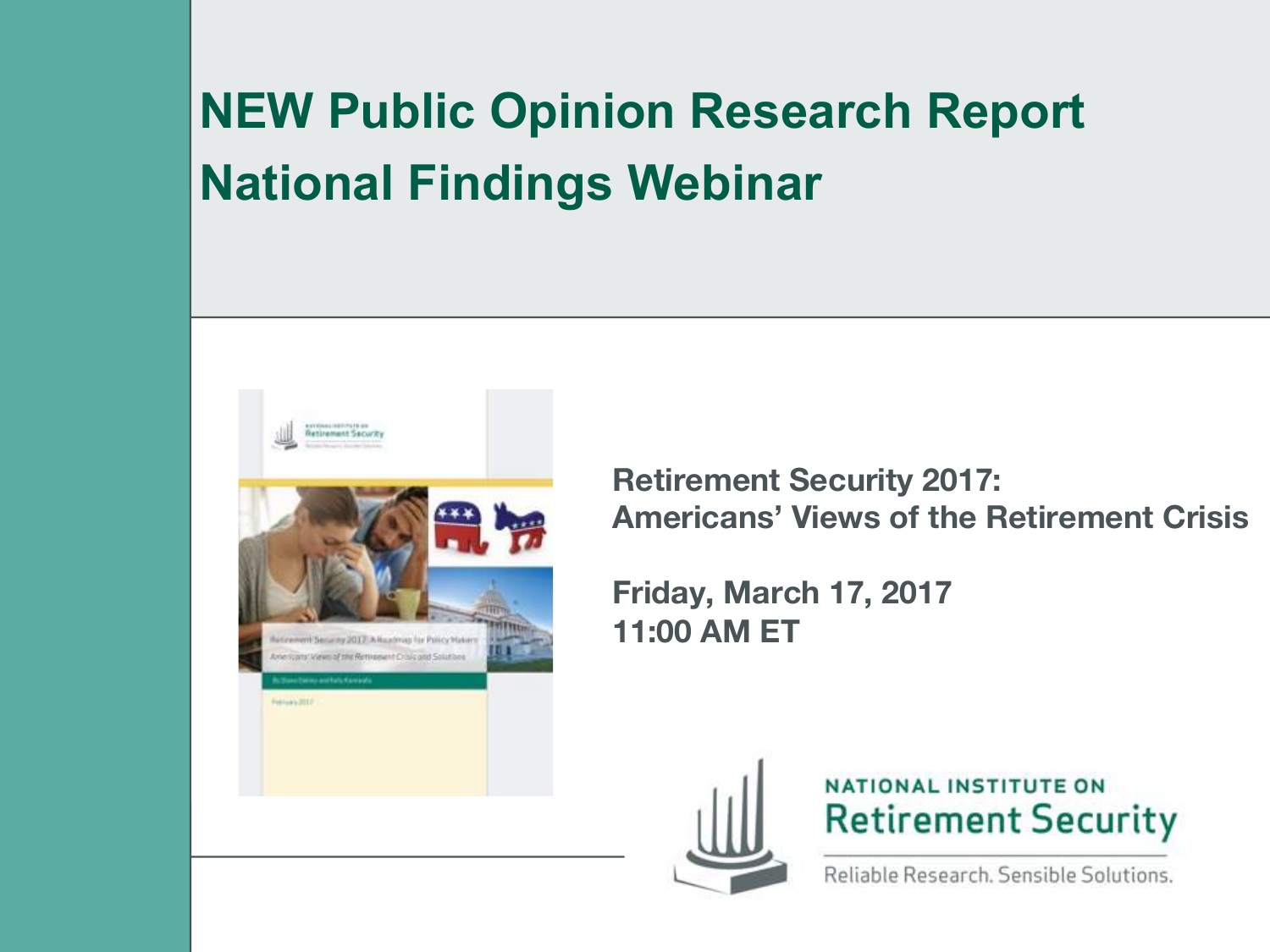# **Agenda**

- Introductions
- Research Review



• Q&A

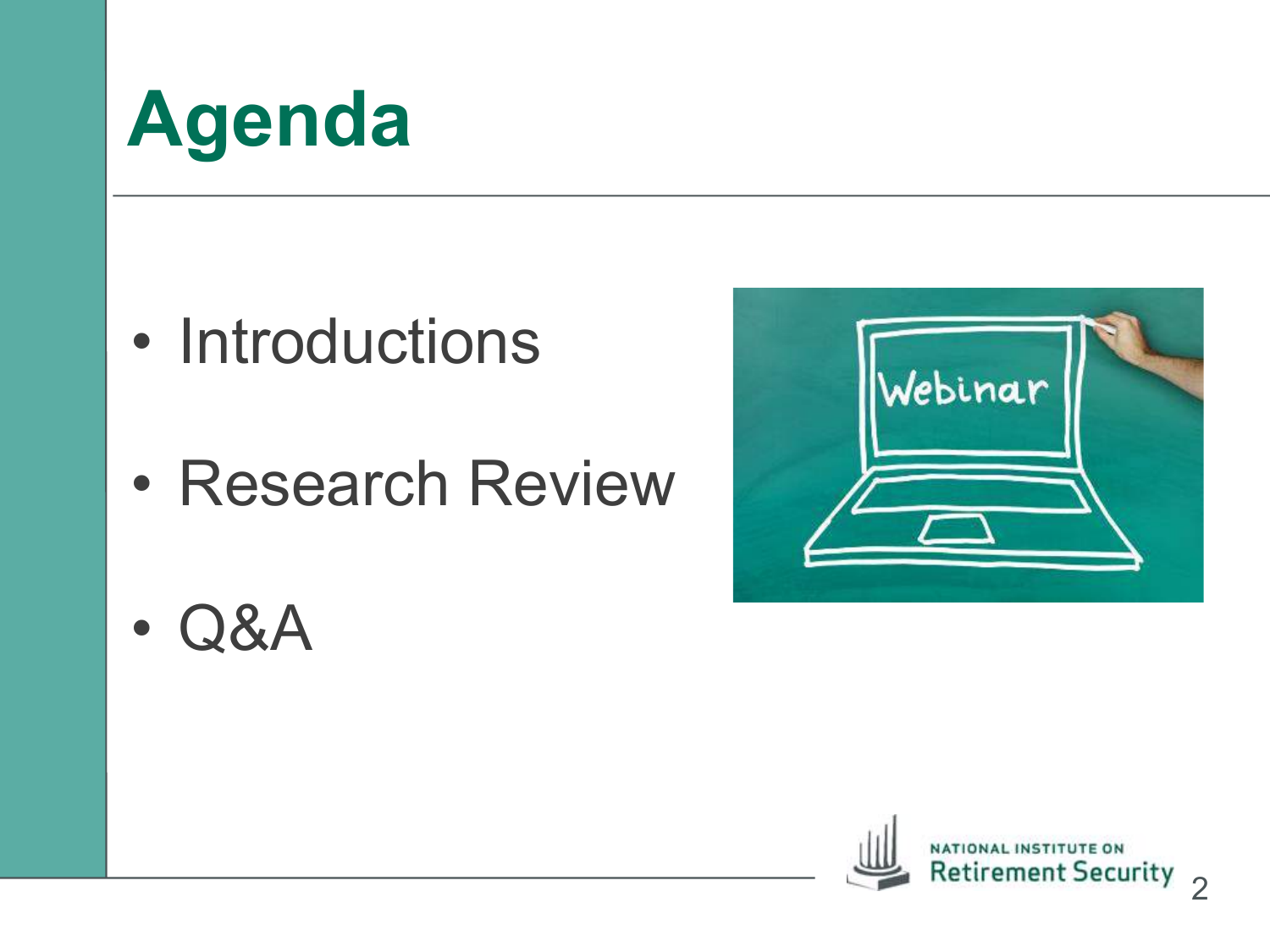# **Logistics**

- Attendees in listen only mode.
- Questions are welcome. Type in using the "Question" function on control panel. We will read aloud and respond.
- For audio or technical issues during the webinar, please call GoToWebinar at 1- 800-263-6317.
- Replay of the webinar will be on NIRS' web site.



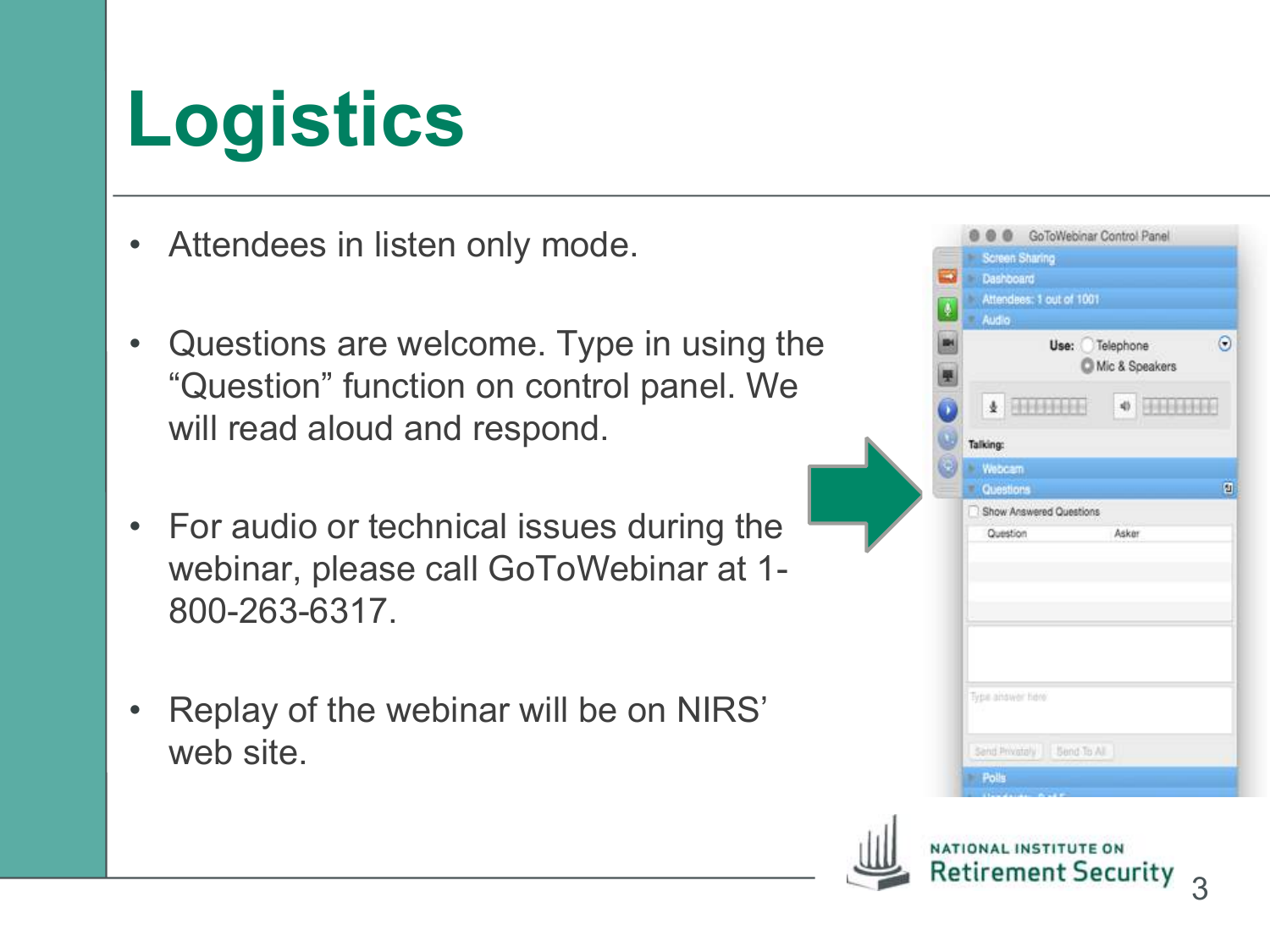# **Speaker**



#### **Diane Oakley** Executive Director National Institute on Retirement Security

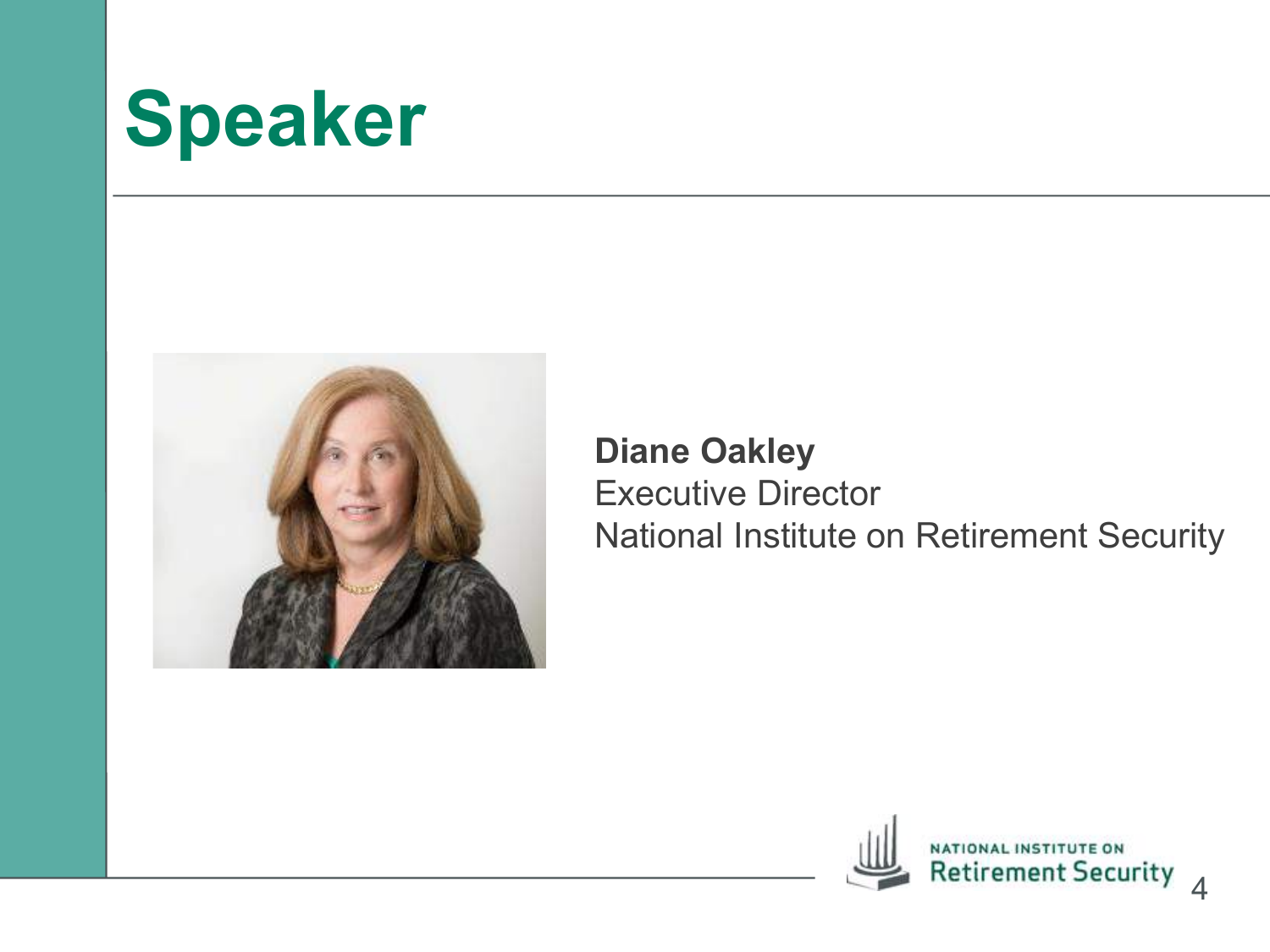# **Why This Report?**

- National study conducted every two years to measure Americans' sentiment over time regarding retirement and policy solutions.
- Conducted by leading pollster, Greenwald & Associates, as telephone survey.



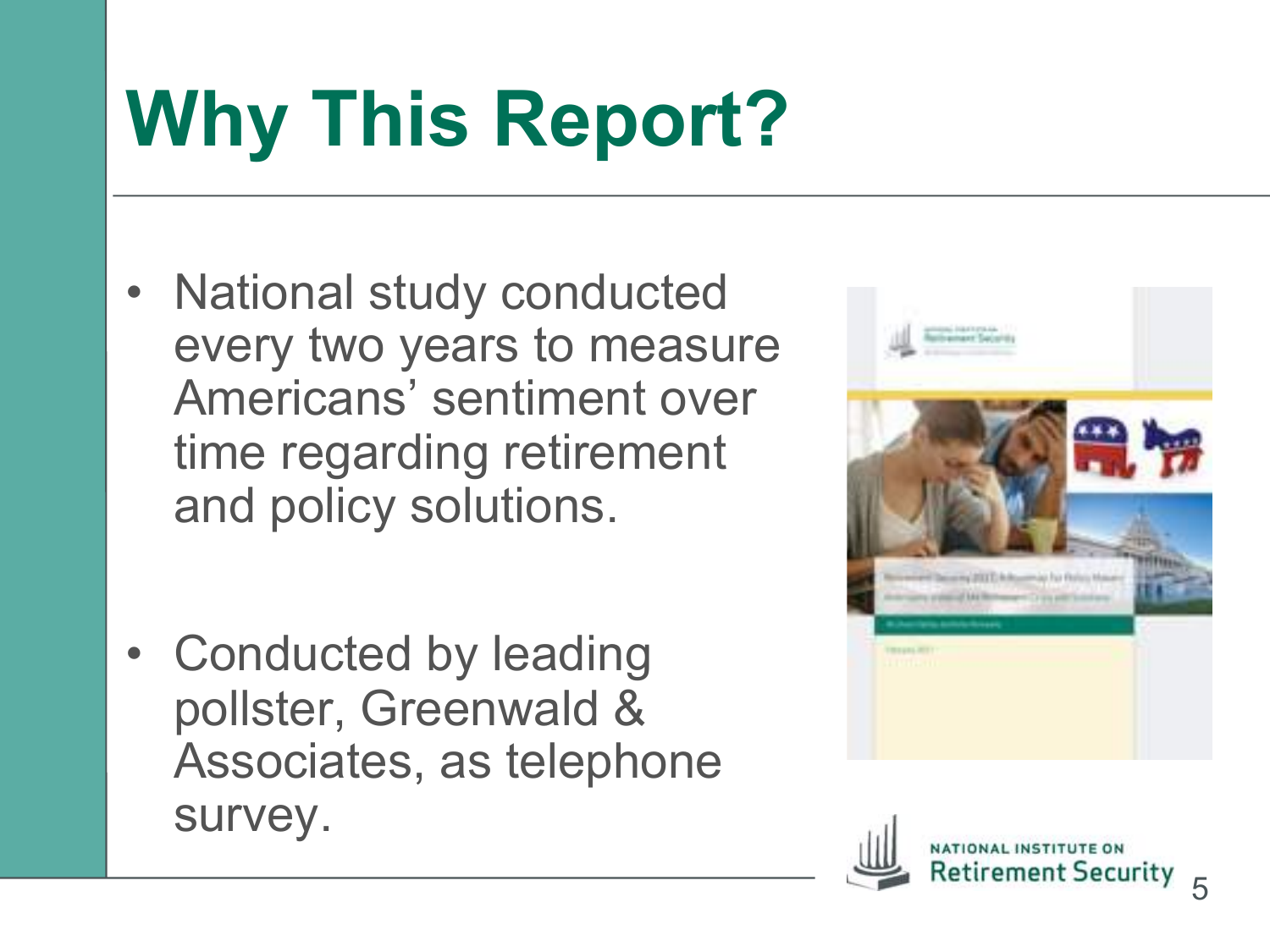# **National Findings**



#### NIRS and GREENWALD asked Americans: In your own words, how would you describe how you feel/felt about preparing for retirement?



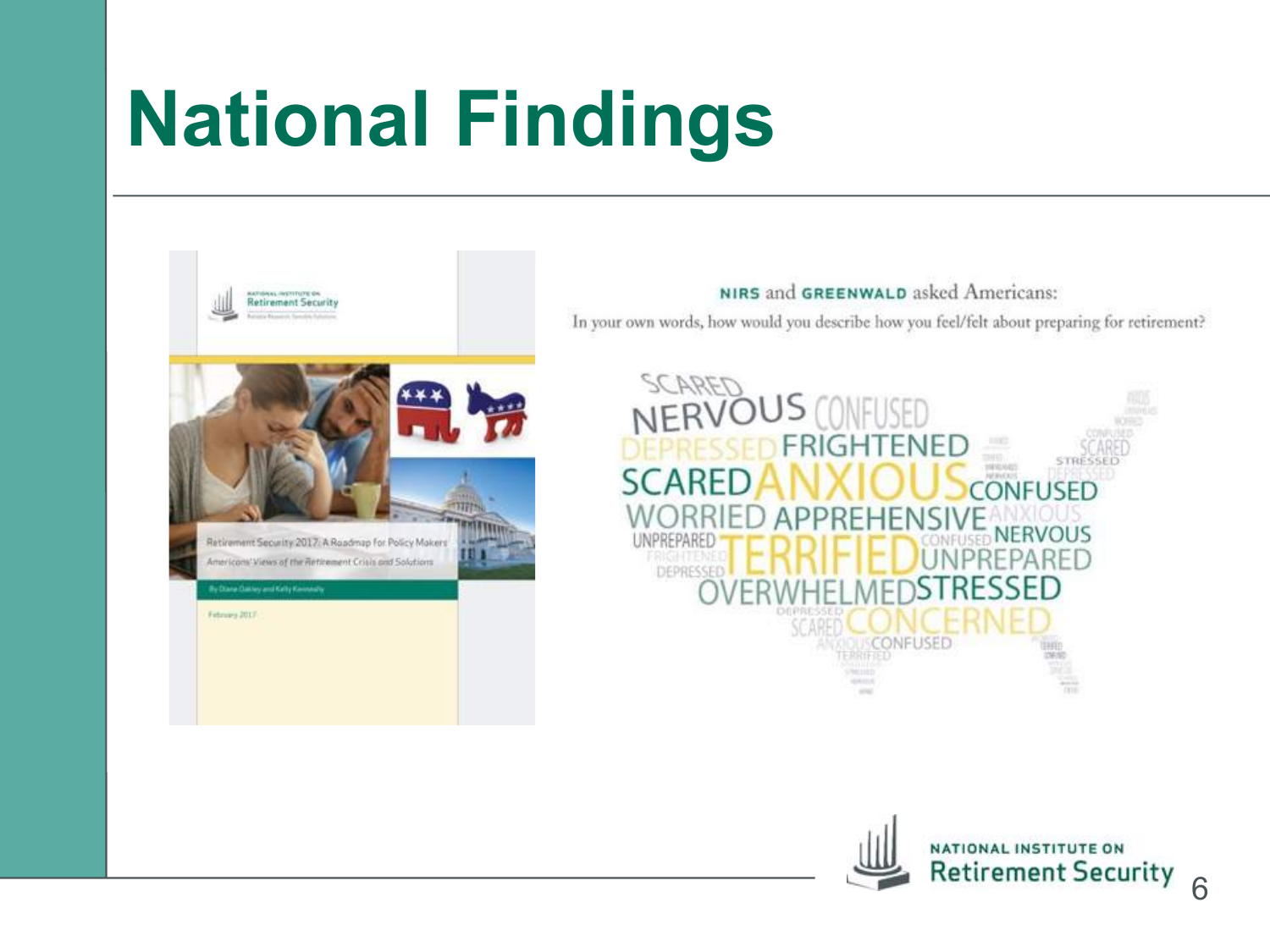## **Retirement Security 2017 What We Found**

1

**2**

**3**

**1**

**Across party lines, Americans are worried about economic insecurity in retirement.** 

**Americans in overwhelming numbers continue to believe the nation faces a retirement crisis.** 

**Americans regard pensions as a route to economic security in retirement, see them as better than 401(k) plans.**

Retirement Security

7

**76%**

**88%**

**82%**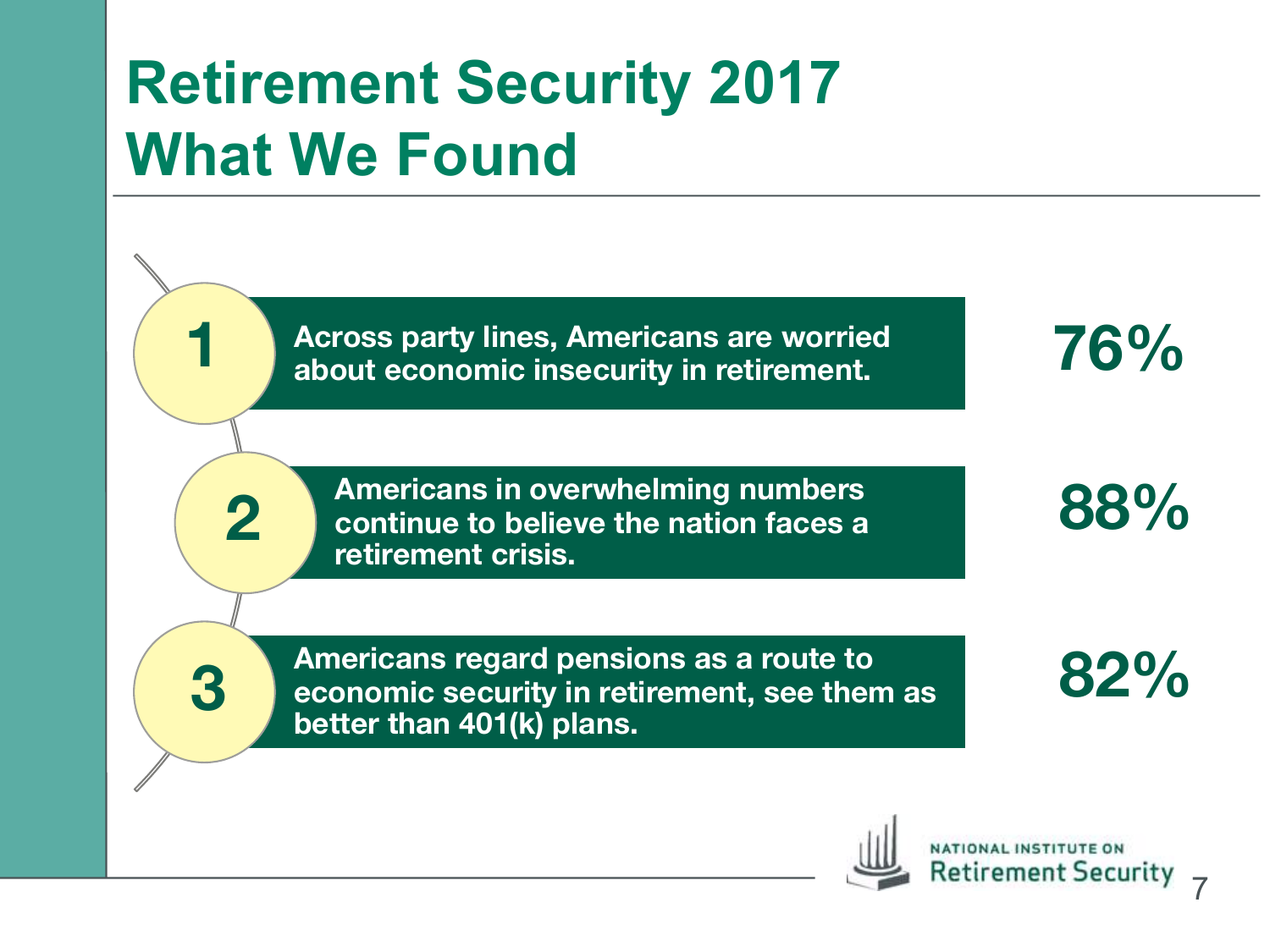### **Retirement Security 2017: What We Found**

1

**5**

**4**

**6**

**Americans say national leaders still don't understand their retirement struggle, and they remain highly supportive of state efforts to address the retirement crisis.** 

**Protecting Social Security remains important to Americans.** 

**Americans strongly support pensions for public sector workers, & 92% see these retirement plans as a strong recruitment and retention tool.** 

**85%**

**76%**

**92%**

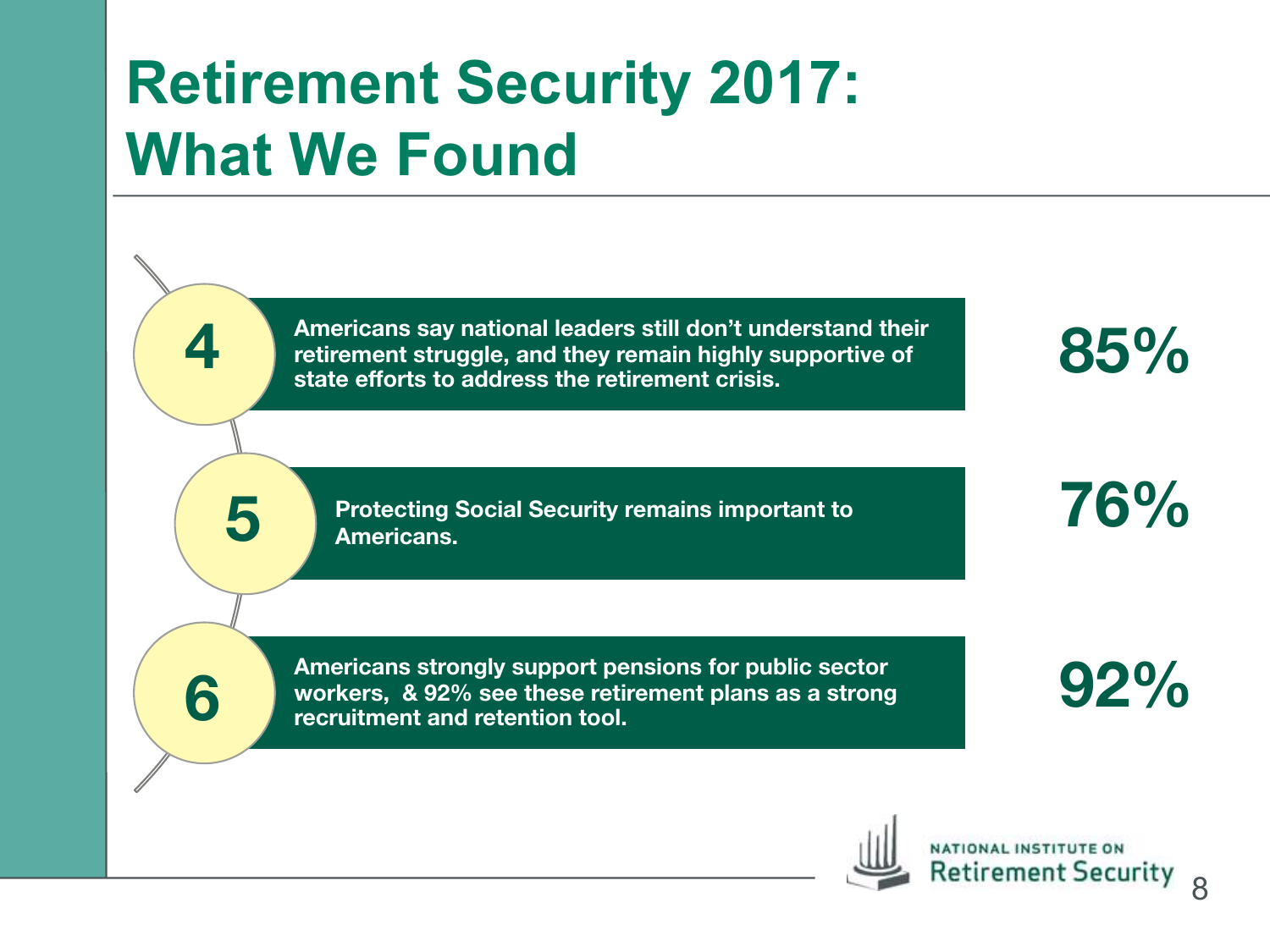### **Across party, Americans very worried about economic security in retirement**

Figure 1: Regardless of party, Americans agree that economic conditions are impacting economic security in retirement.

How concerned are you about economic conditions affecting your ability to achieve a secure retirement?



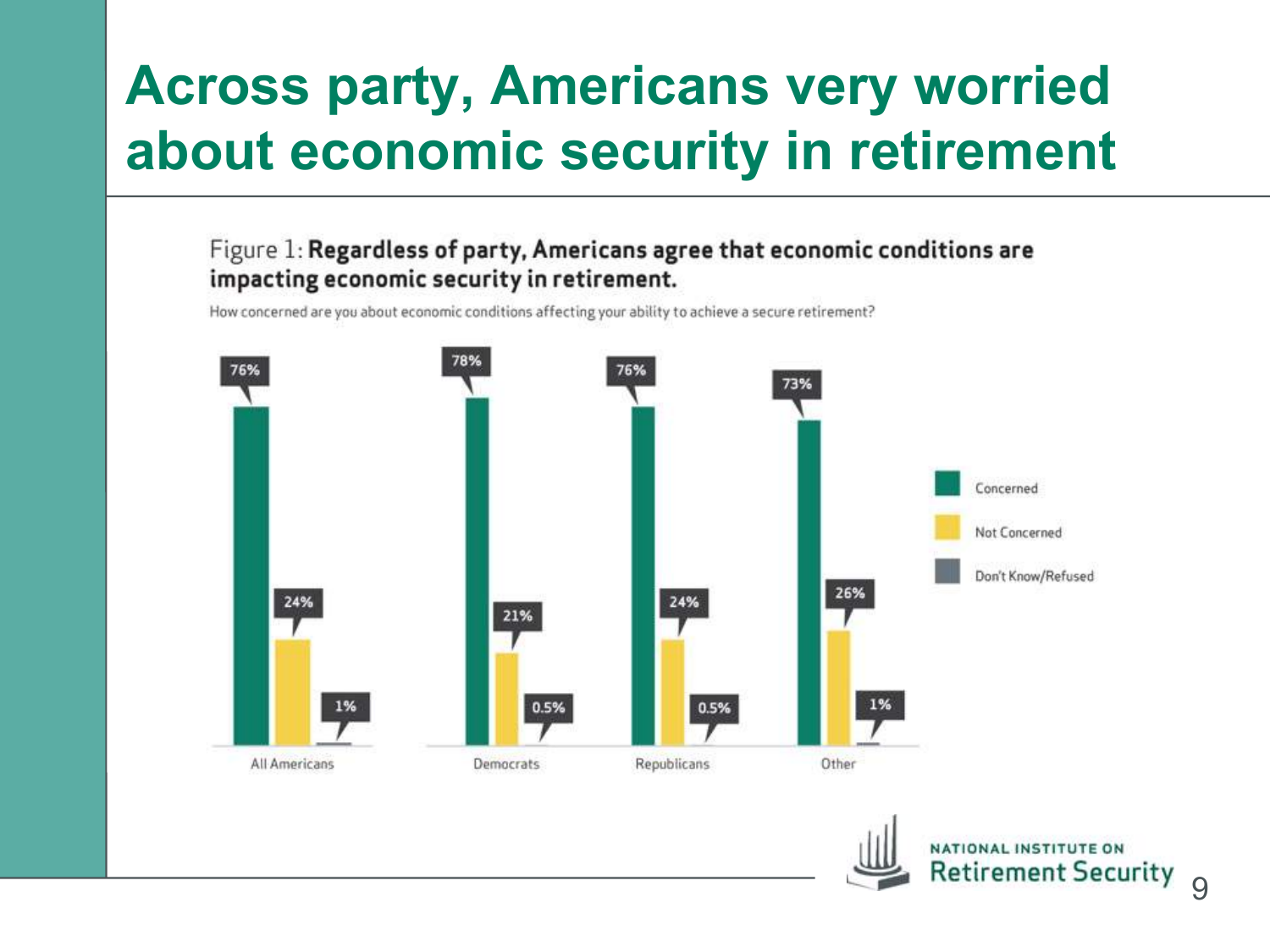## **75% Say It's Only Getting Harder to Prepare for Retirement**

#### Figure 11:75 percent of Americans say that it's getting harder to prepare for retirement.

Do you feel that-compared to today-it will be easier or harder for Americans to prepare for retirement in the future, or will there be no difference?

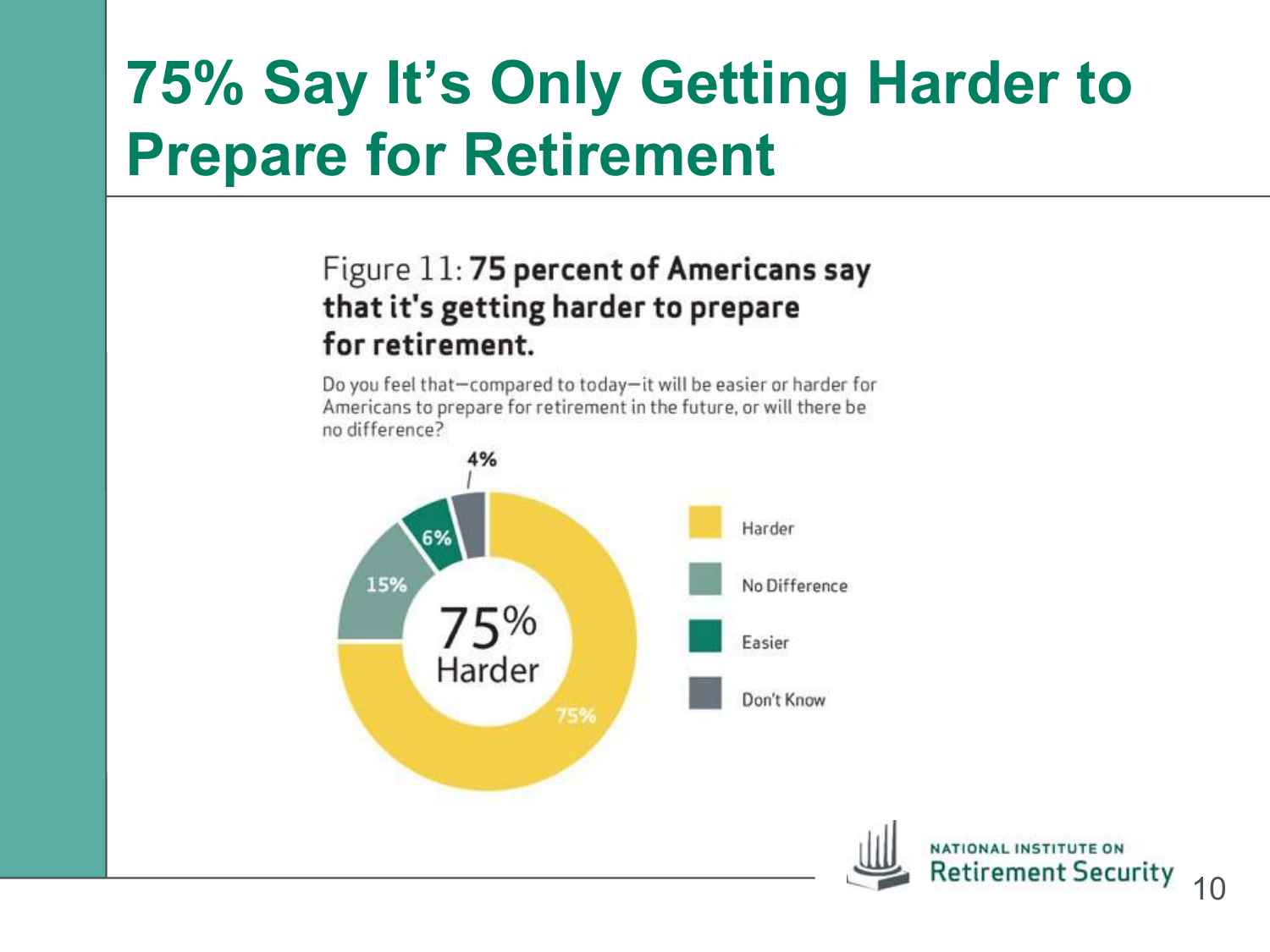#### **Across party, Americans say long-term care, low wages big factors making it harder to prepare for retirement**

#### Figure 6: Across party lines, Americans agree that long-term care costs and low wages are major factors in making retirement more difficult.

Please tell me if you believe it is a major factor, a minor factor, or not a factor making it harder for Americans to prepare for retirement as compared to previous generations.

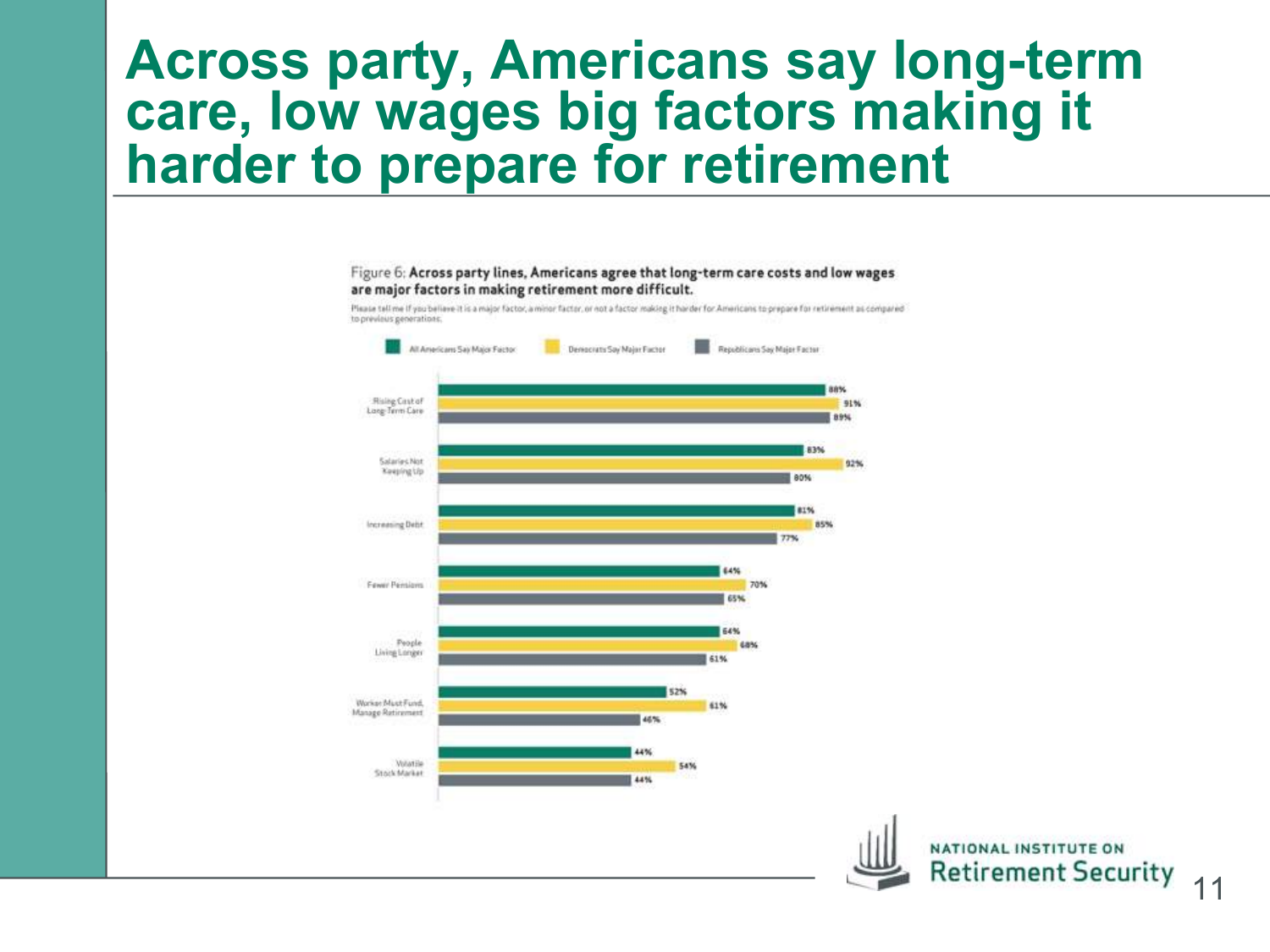### **Across party, Americans see a retirement crisis**

#### Figure 2: Across party lines, Americans feel strongly that the nation faces a retirement crisis.

To what extent do you agree or disagree with the following statement: America is facing a retirement crisis.



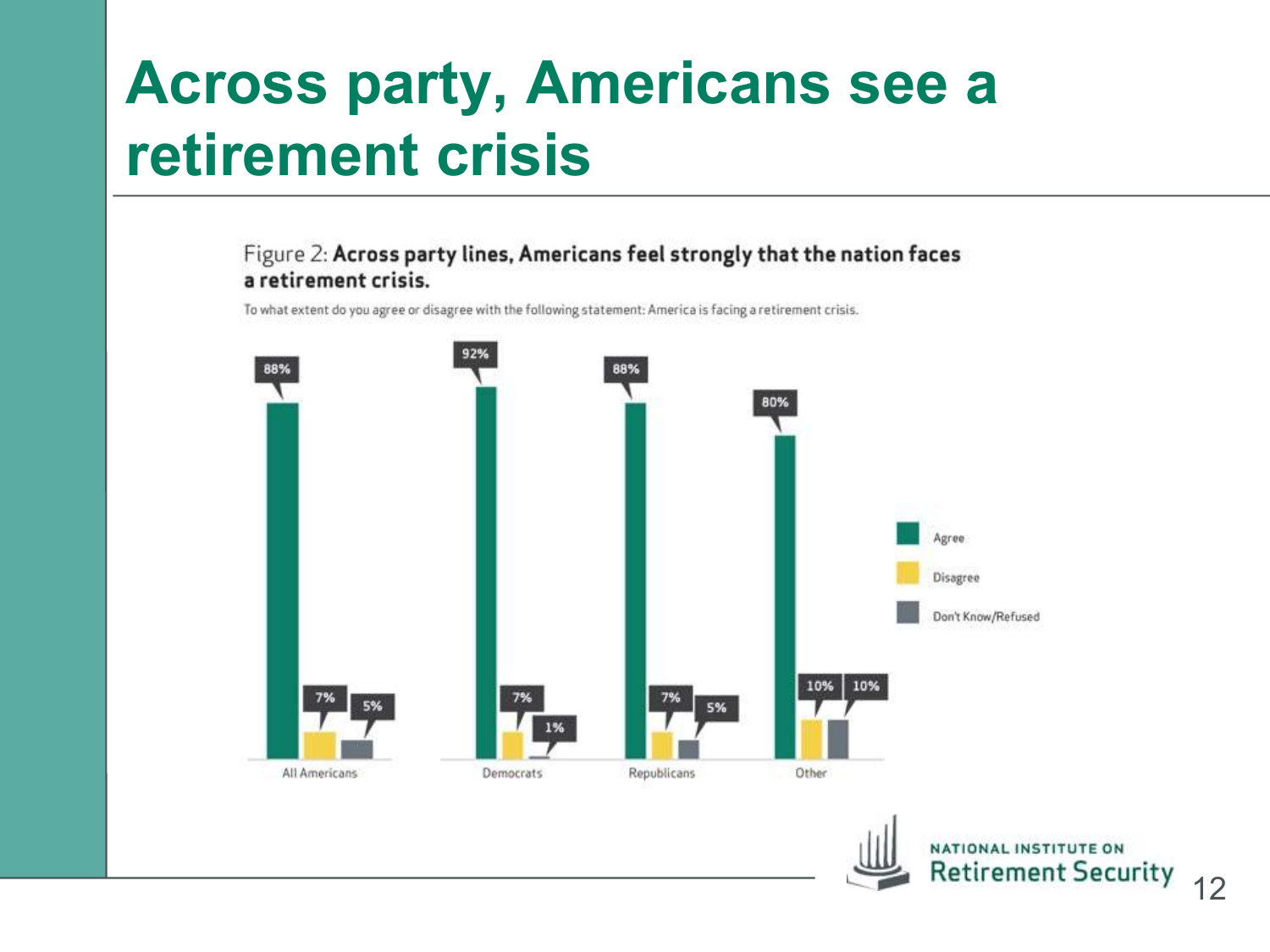### **Across board, Americans agree there is a retirement crisis**

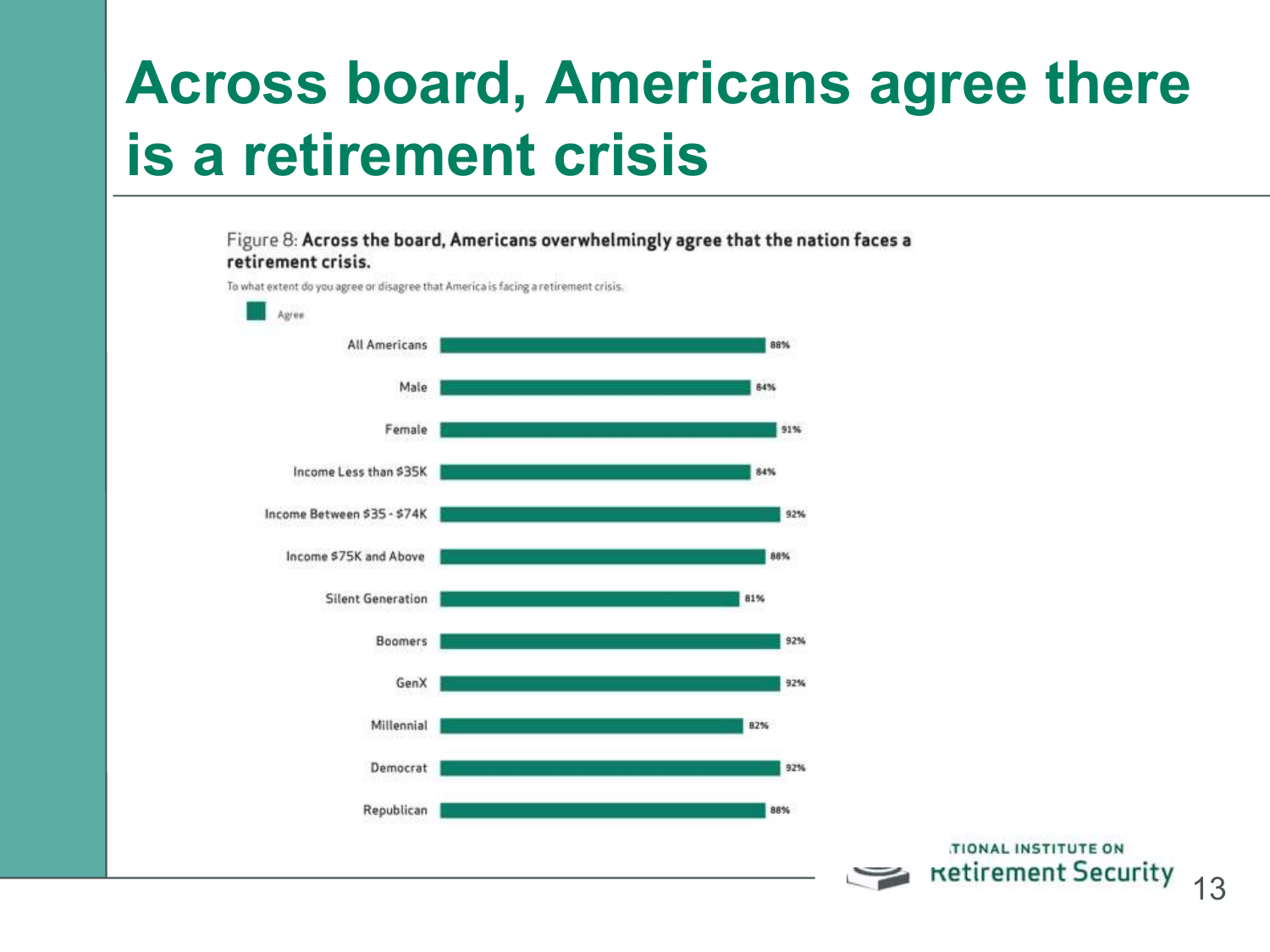## **Americans say they will work as long as possible and spend less in retirement**

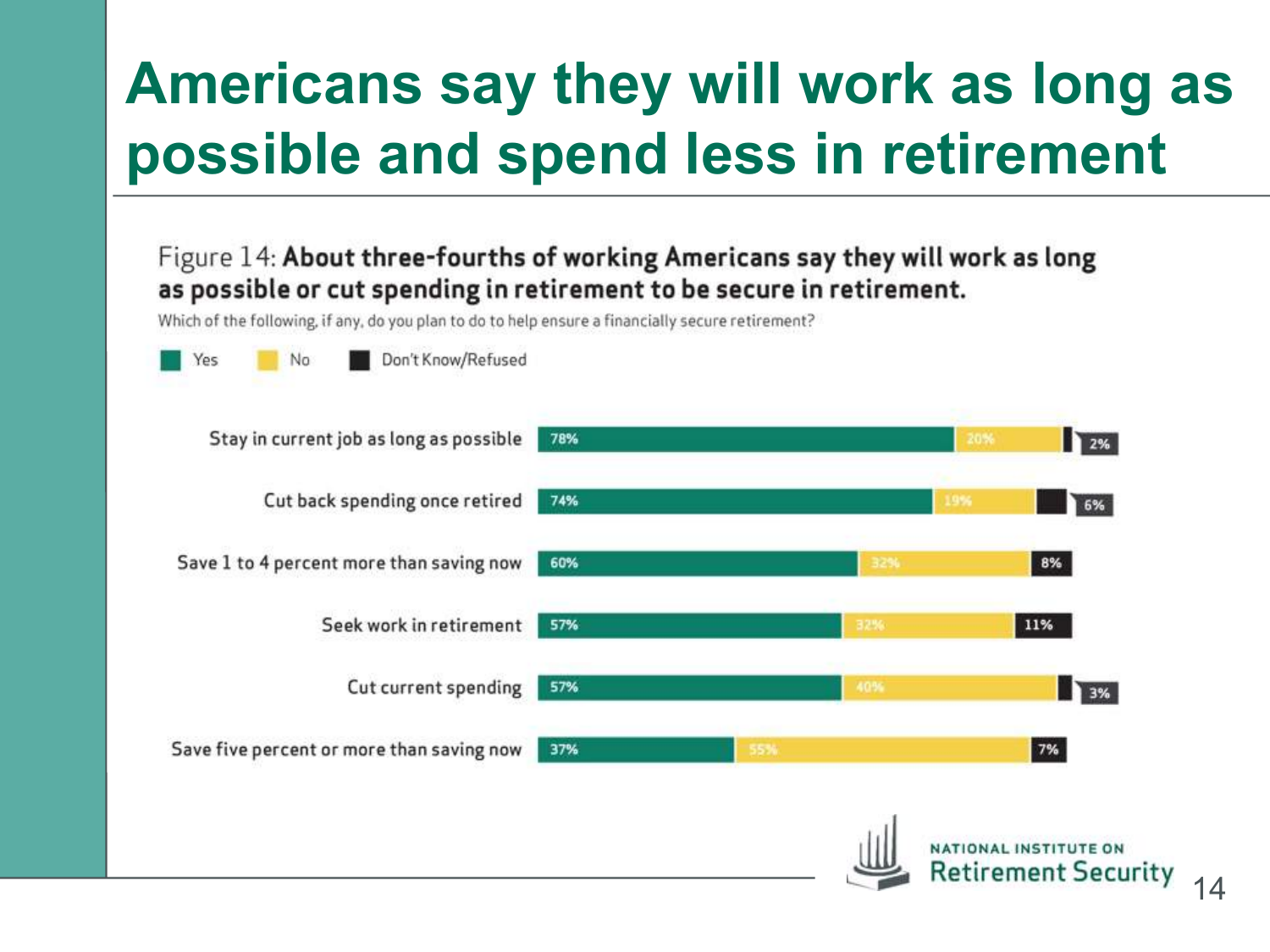## **79% say average worker cannot save enough for retirement on their own**

#### Figure 9: 79 percent of Americans agree that the average worker cannot save enough on their own for a secure retirement.

To what extent do you agree or disagree with the following statement: The average worker cannot save enough on their own to guarantee a secure retirement.



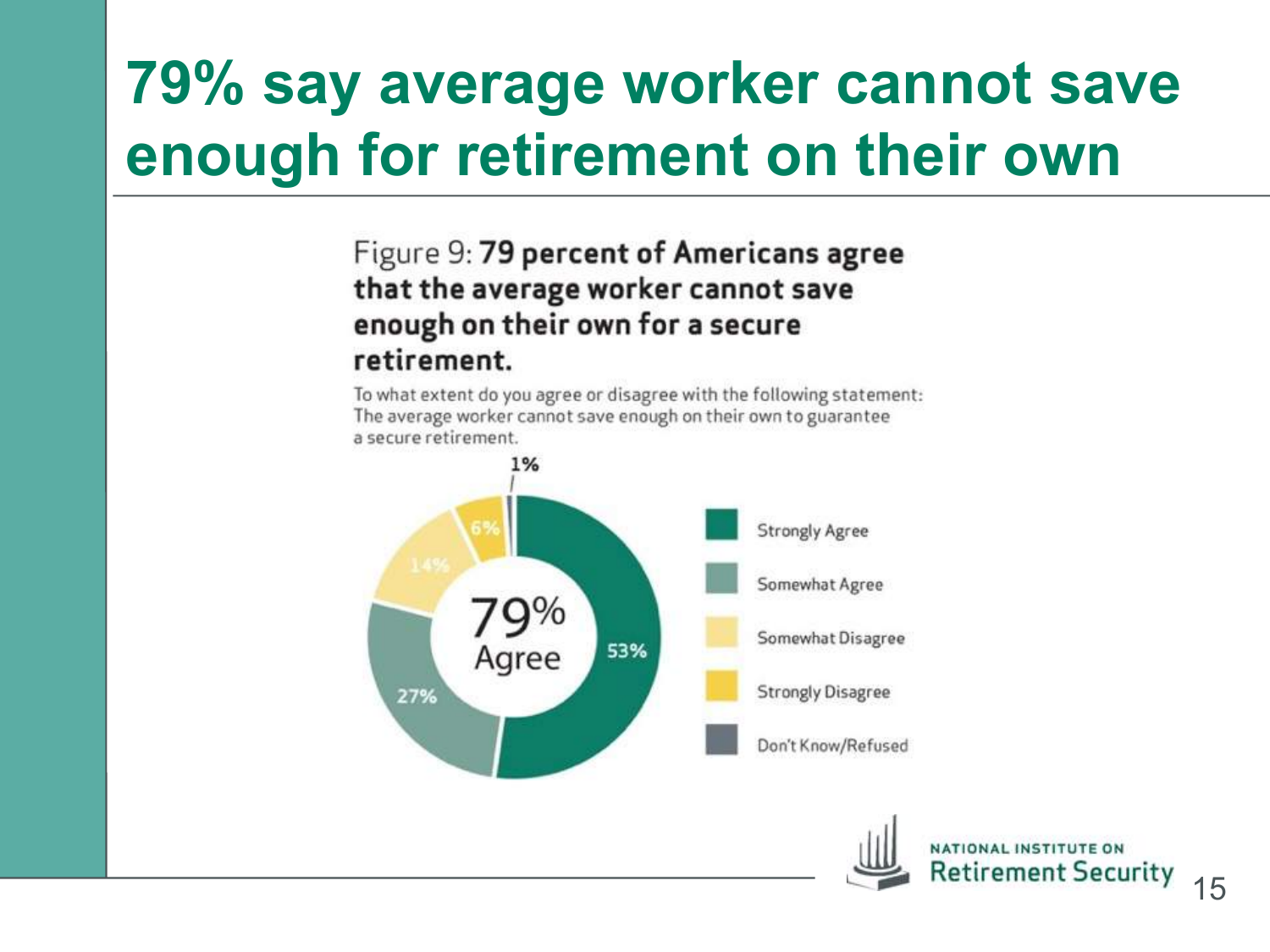## **74% say employers don't contribute enough for secure retirement**

#### Figure 10: 74 percent of Americans say that employers aren't contributing enough for workers to have a secure retirement.

Please tell me whether you strongly agree, somewhat agree, somewhat disagree, or strongly disagree: Employers do not contribute enough money for workers to be able to achieve a secure retirement.



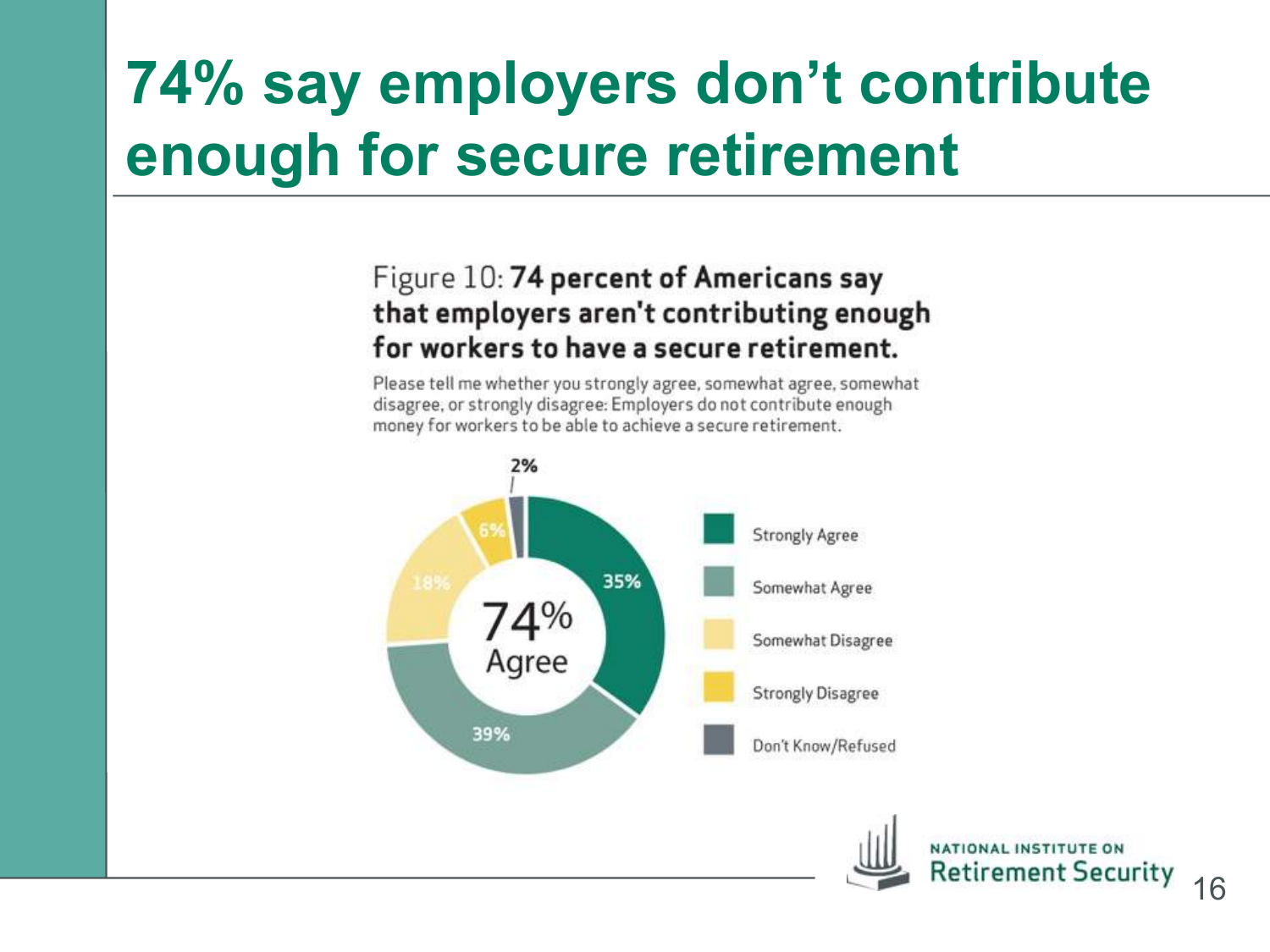## **85% Say All Americans Should Have Pension for Secure Retirement**

#### Figure 16: 85% of Americans say all workers should have a pension to be self-reliant in retirement.

Tell me whether you agree or disagree: I believe that all workers should have access to a pension plan so they can be<br>independent and self-reliant.



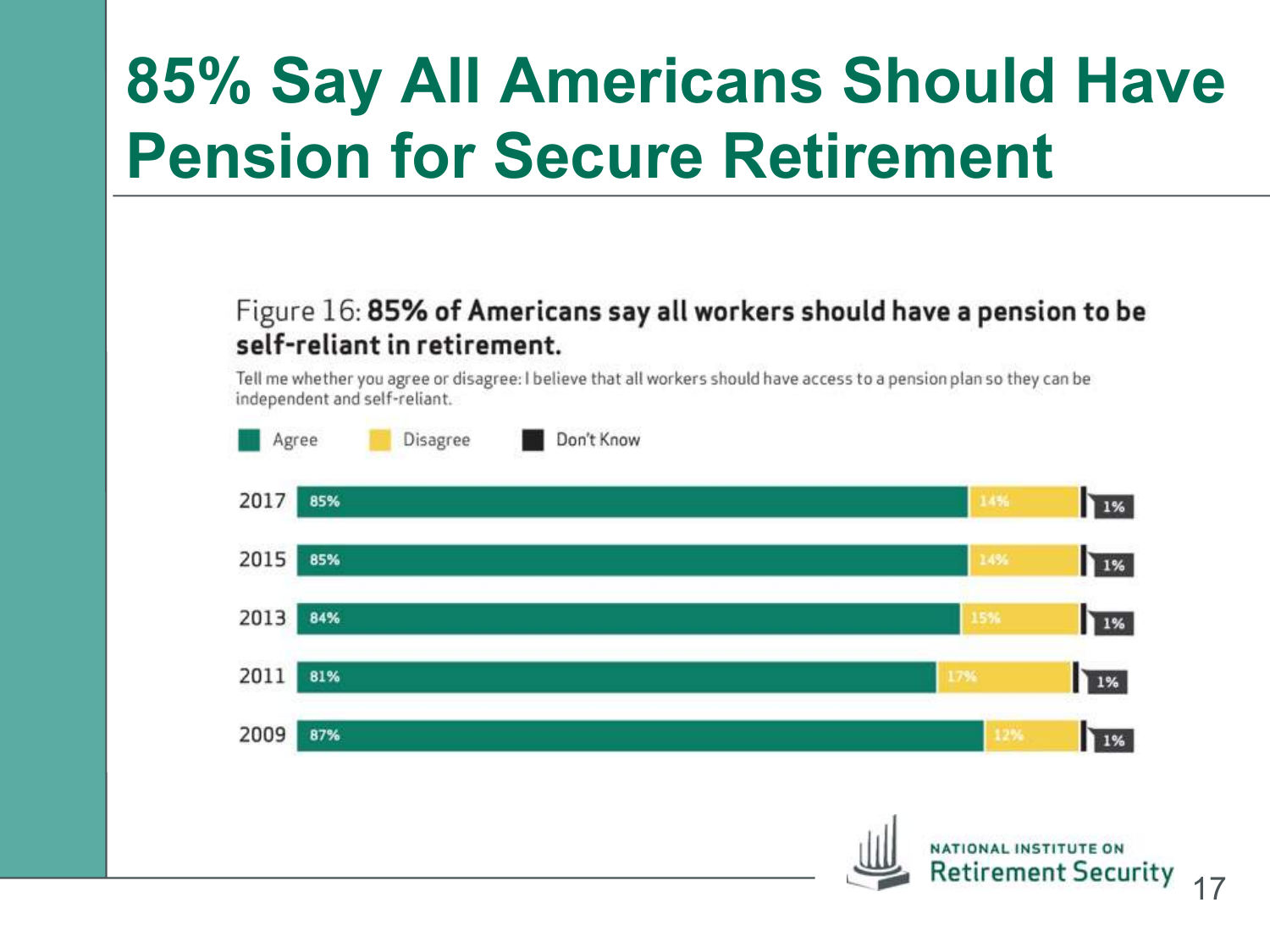## **71% say pensions better for retirement security than 401(k) plans**

#### Figure 18: 71 percent of Americans say that a pension does more to help workers achieve a secure retirement than a 401(k).

Do you agree or disagree: Pensions do more to help workers achieve a secure retirement as compared to retirement savings plans such as  $401(k)s.$ 

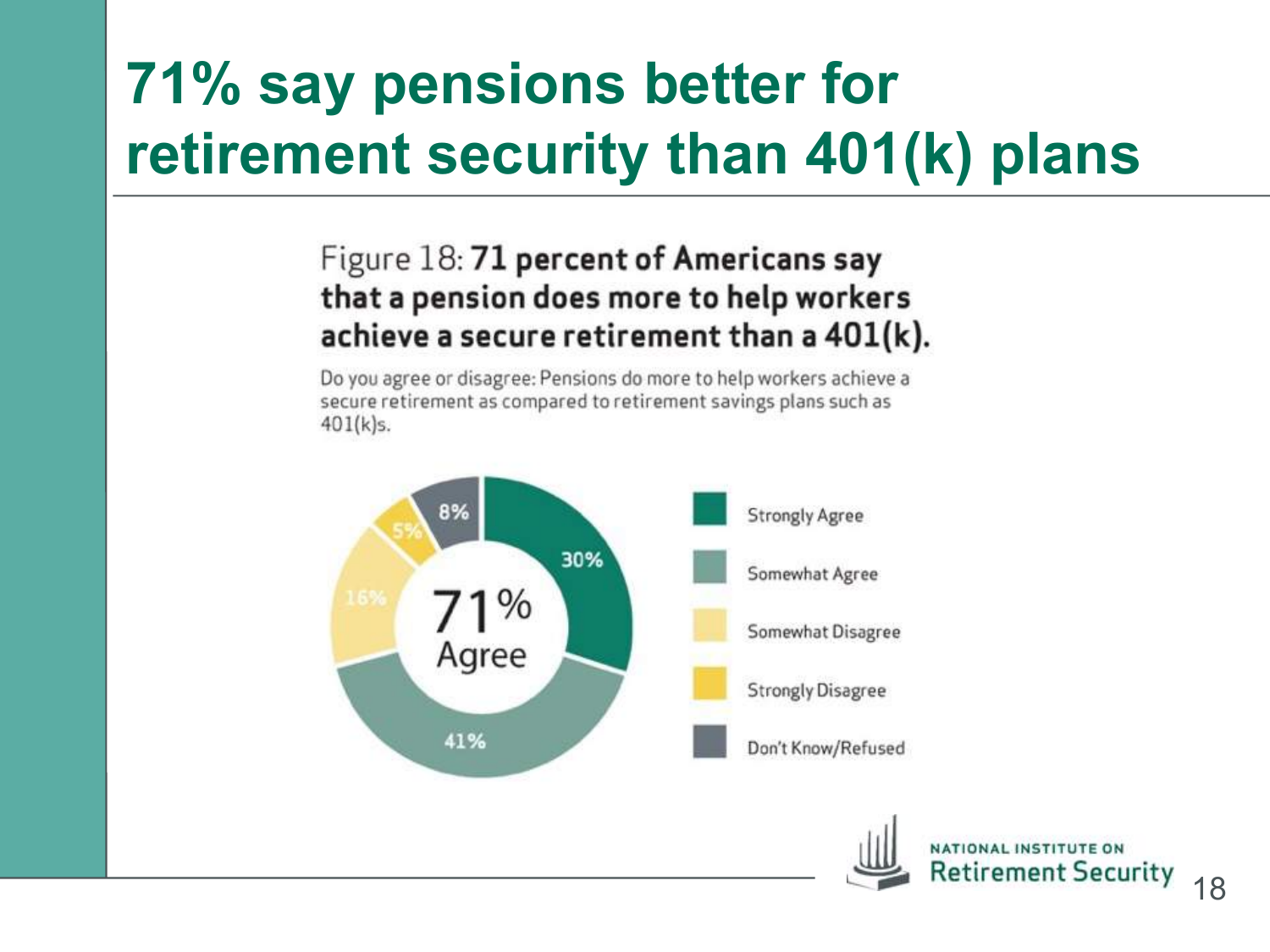#### **Americans question if retirees are able to make retirement savings last for lifetime**

#### Figure 20: 87 percent say retirees don't know enough about managing investments to make their savings last.

To what extend to do you agree or disagree: The average retiree does not know enough about managing investments to be able to make their retirement savings last.



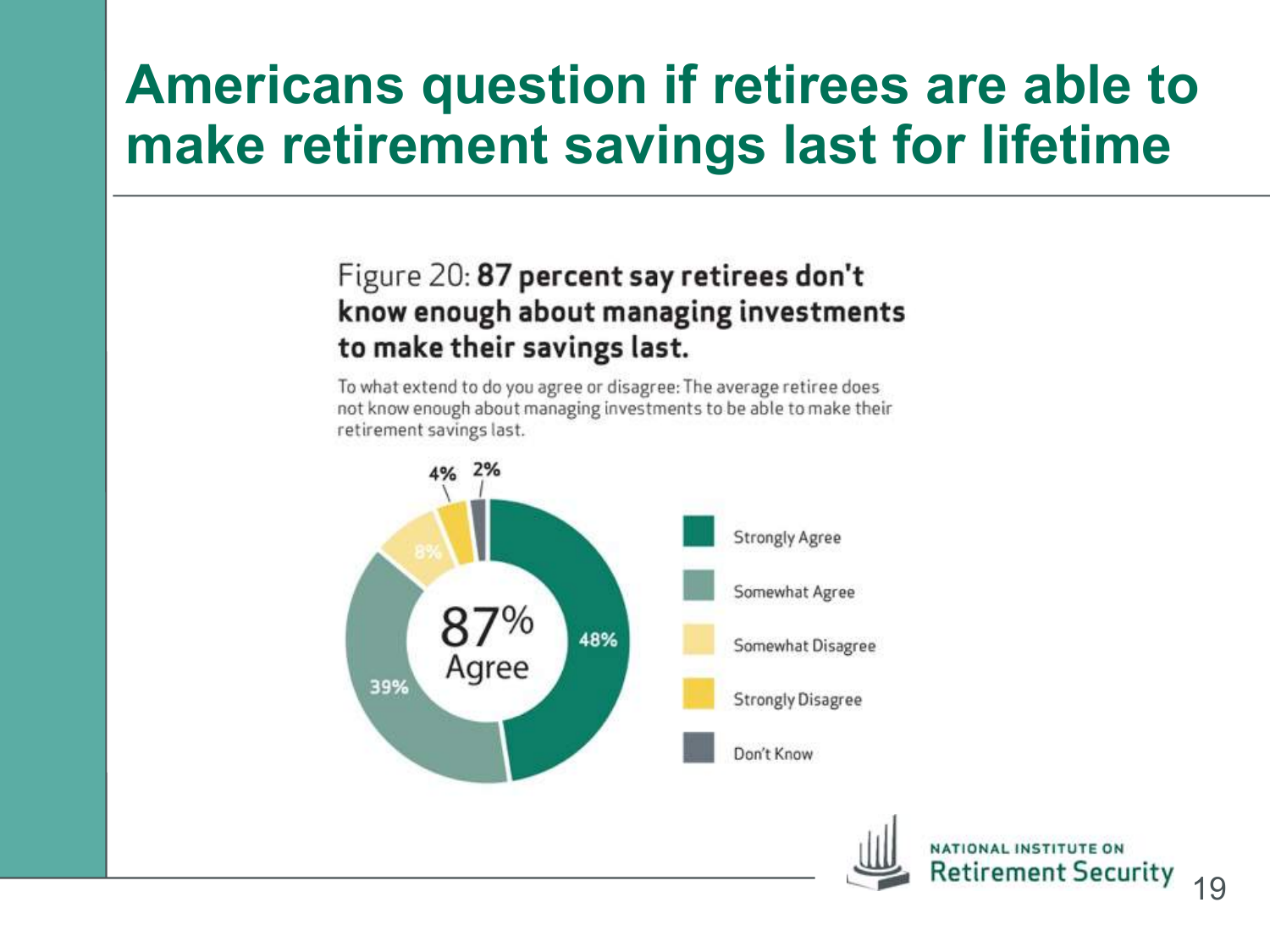## **72% willing to trade pay for guaranteed retirement income**

#### Figure 12: 72 percent of Americans are willing to sacrifice pay for guaranteed retirement income.

To what extent do you agree or disagree with the following statement: I'd be willing to take less in pay increases in exchange for guaranteed income in retirement.

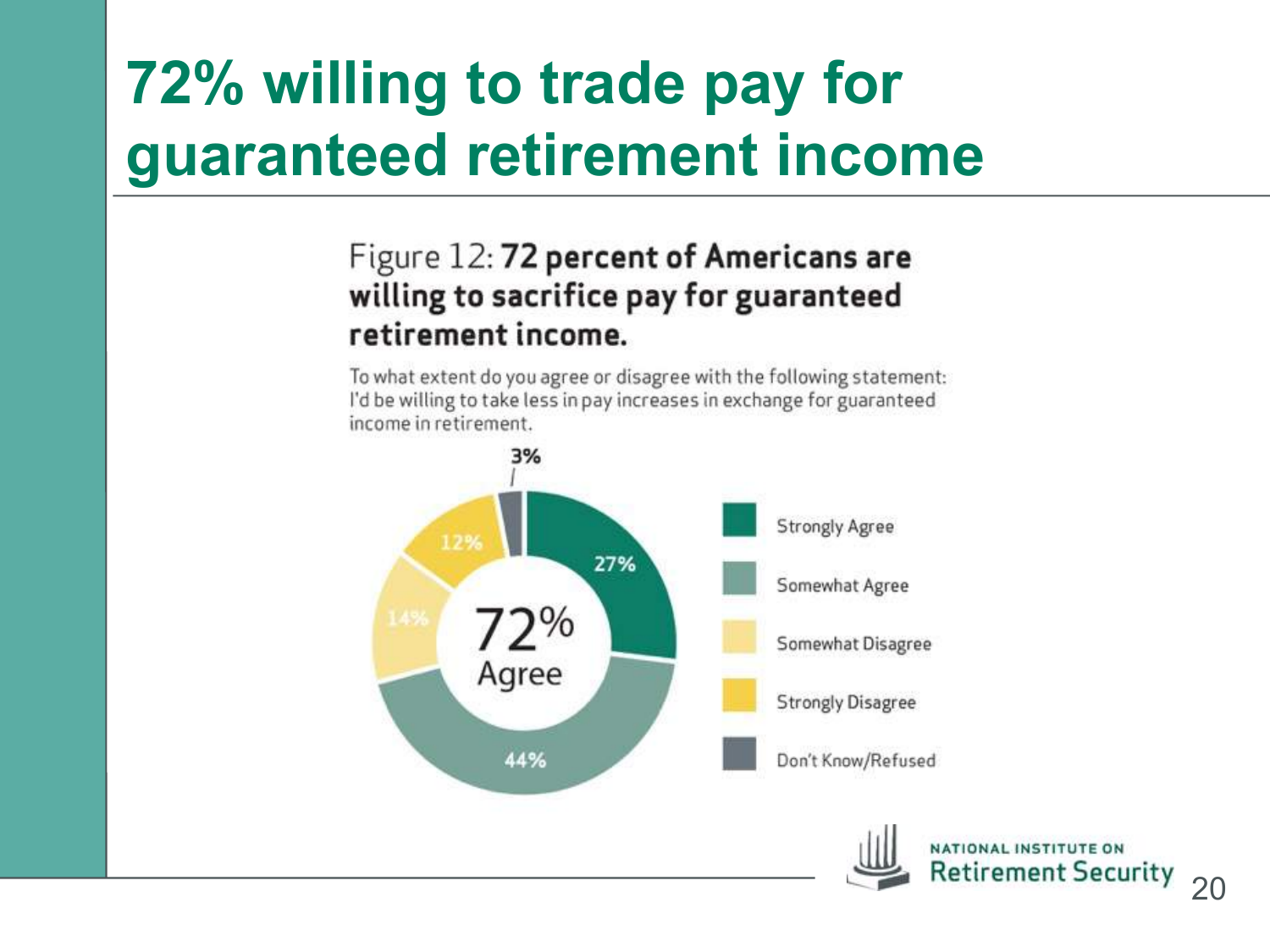## **85% Americans say Washington doesn't get it**

#### Figure 3: Across party lines, Americans say that leaders in Washington do not understand how hard it is to prepare for retirement.

To what extent do you agree or disagree with the following statement: Leaders in Washington do not understand how hard it is to prepare for retirement.



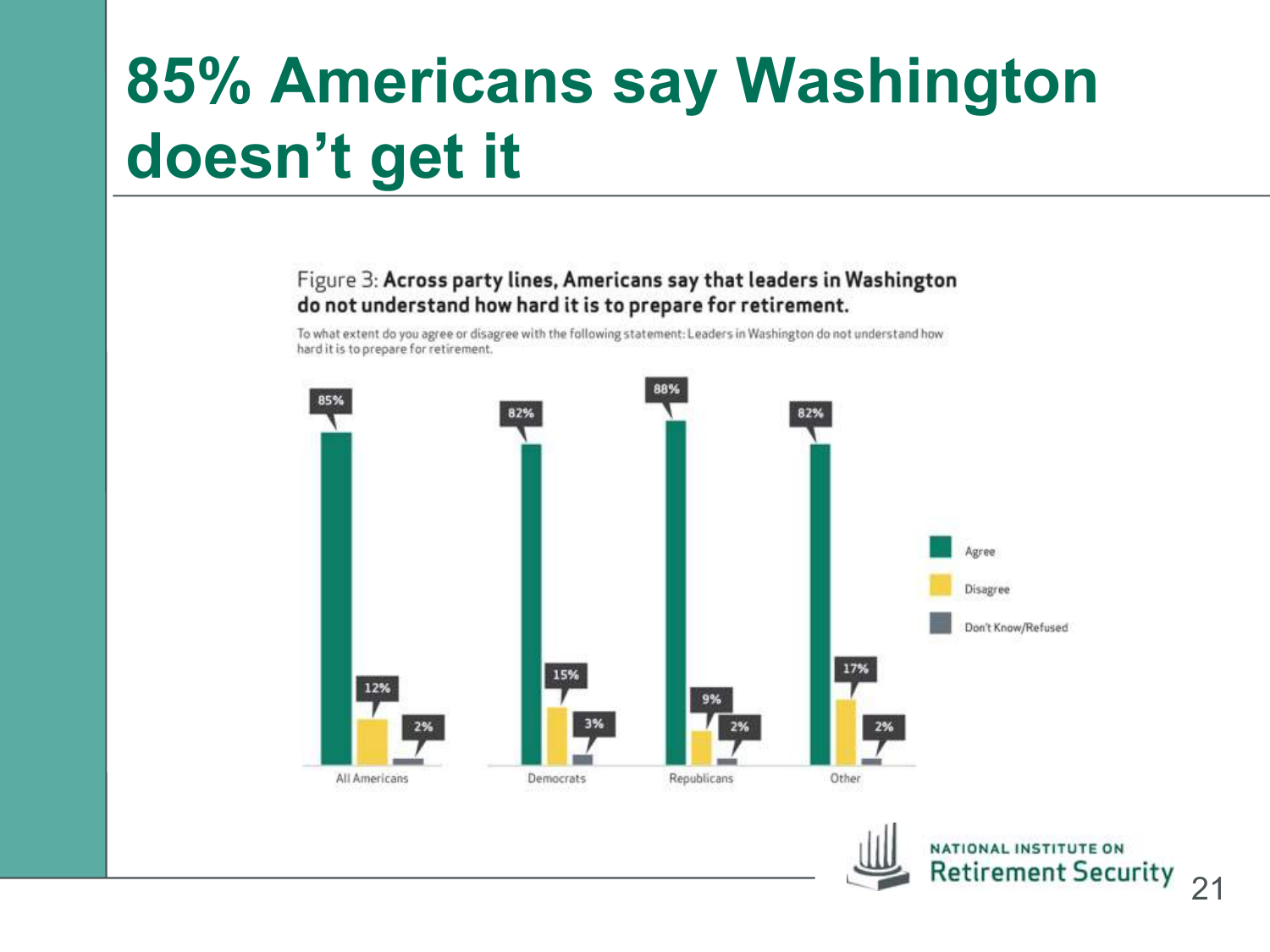## **86% say Washington must do more**

#### Figure 4: Across party lines, Americans agree that leaders in Washington need to give retirement a higher priority.

To what extent do you agree or disagree with the following statement: Leaders in Washington need to give a higher priority to ensuring more Americans can have a secure retirement.

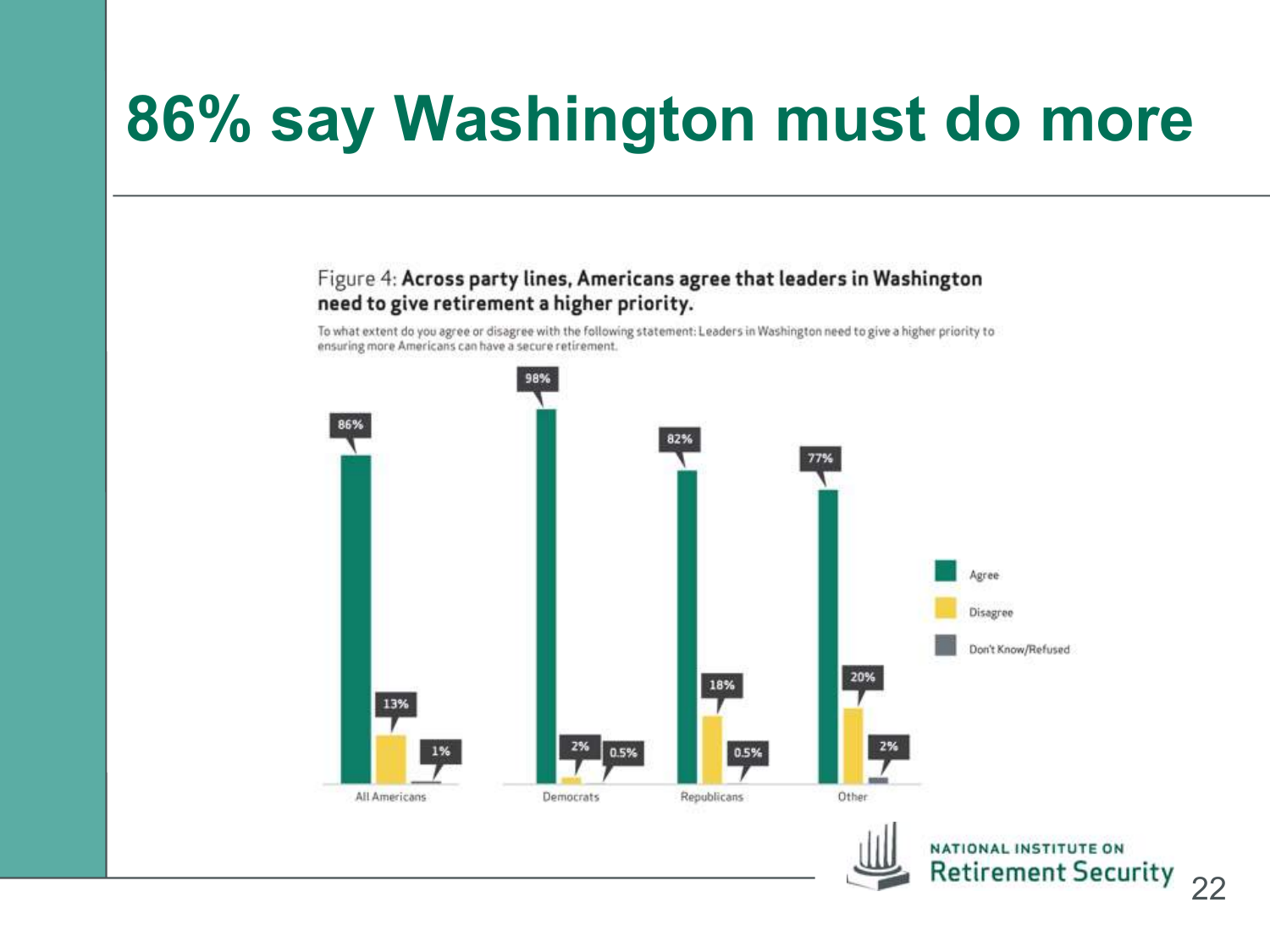#### **States taking action and 75% of Americans support state retirement plans**

#### Figure 24: 75 percent of Americans see state retirement plans as a good idea.

Overall, do you think these plans are a good or bad idea?

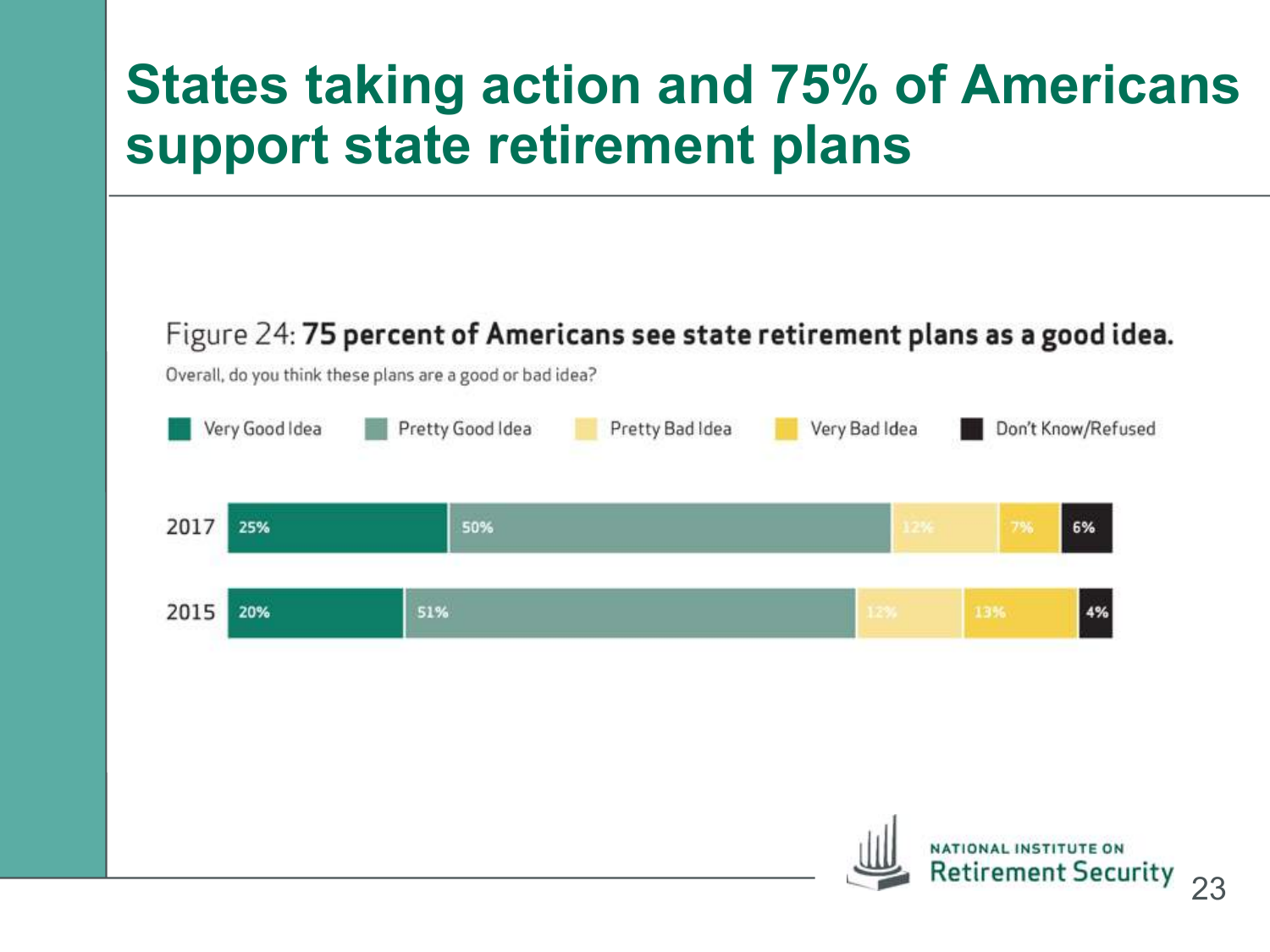## **81% would participate in state plans**

#### Figure 25: 81 percent of Americans would consider participating in state **retirement plans.**<br>How likely do you think you would be to consider participating in this plan if it were available?

Very Likely Somewhat Likely Not Too Likely Don't Know/Refused Not At All Likely 2017 1% 46% 35% 11% 2015 1% 43% 32%

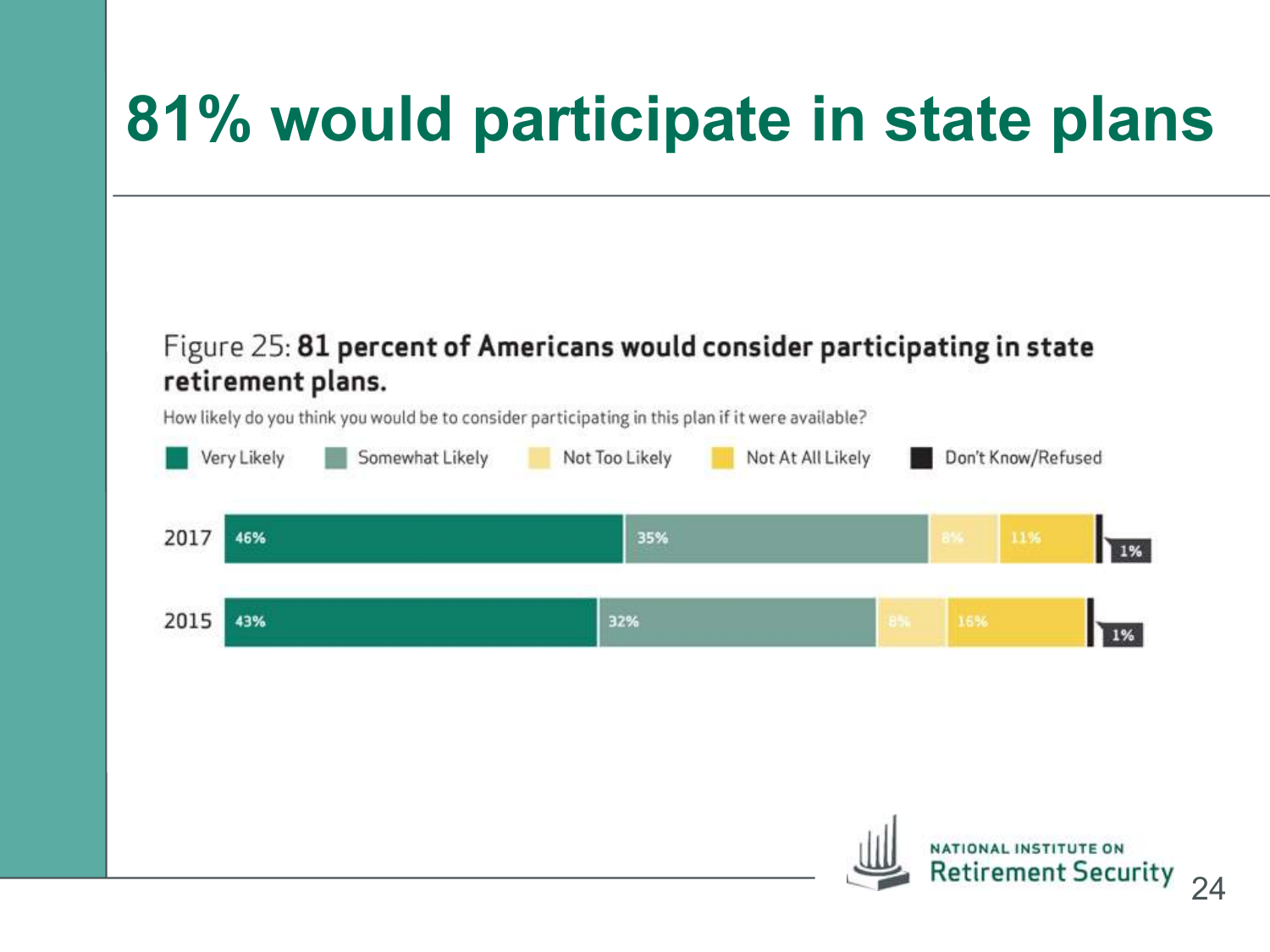## **Americans support features of statefacilitates retirement savings plans**

| Appealing              | Not Appealing                  | Don't Know/Refused |                                     |
|------------------------|--------------------------------|--------------------|-------------------------------------|
|                        |                                |                    | 4%                                  |
|                        | Portable                       | 96%                | 1%                                  |
|                        | <b>Monthly Check</b>           | 96%                | 3%<br>$1\%$                         |
|                        | <b>Higher Returns</b>          | 90%                | $\mathbf{I}_{\mathbf{Z}\mathbf{%}}$ |
|                        | <b>Lower Fees</b>              | 89%                | 1%                                  |
| <b>Auto Enrollment</b> |                                | 83%                | 16%<br>1%                           |
|                        | Employees w/o Plans Must Offer | 82%                | 16%<br>$\frac{1}{2\%}$              |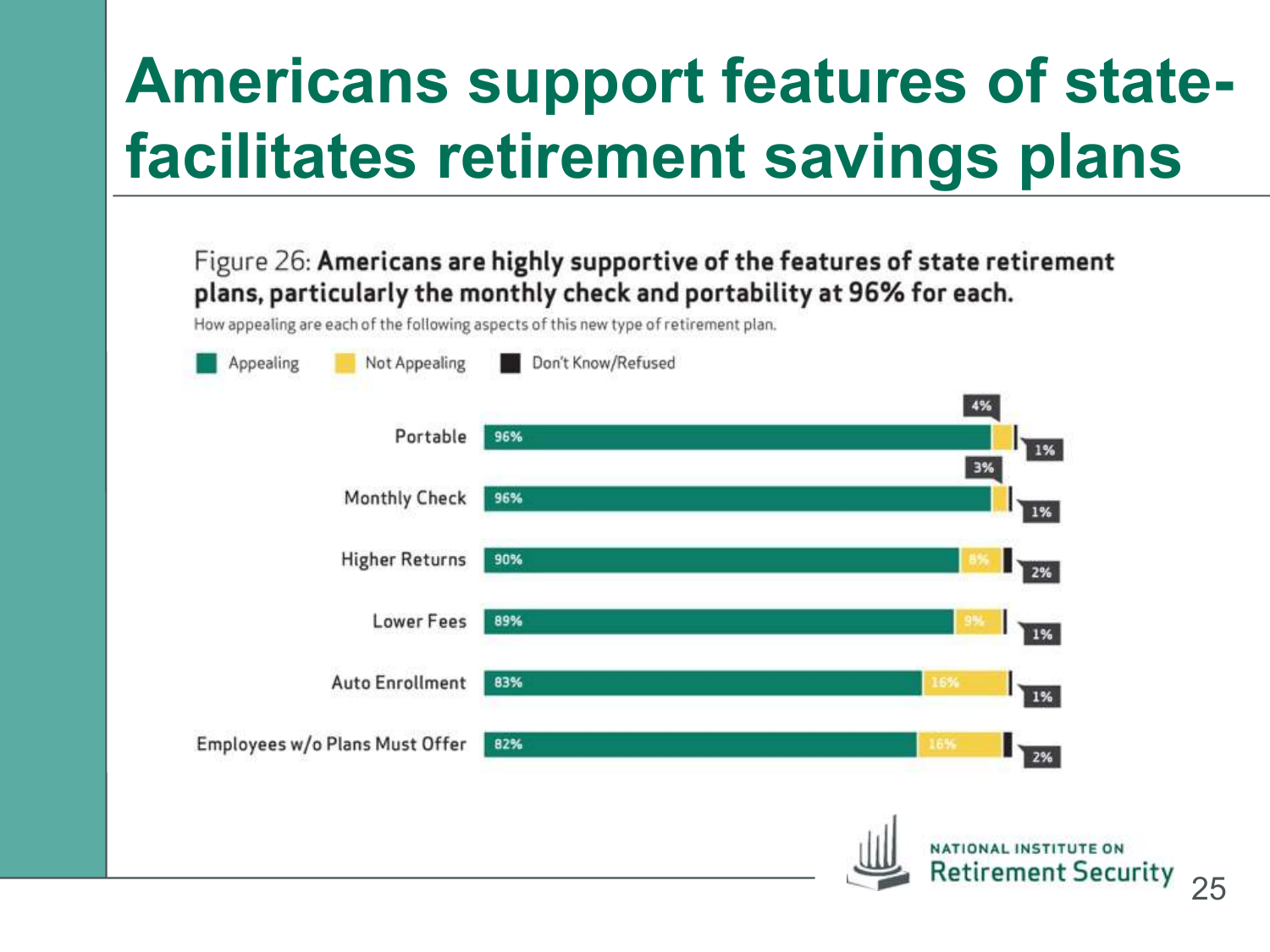## **Strong support for not cutting Social Security benefits, with party differences**

#### Figure 29: Across party lines, Americans are not in agreement on cuts to Social **Security for CURRENT retirees.**

To what extent do you agree or disagree: The government should cut spending in all areas, even it means reducing Social Security benefits.<br>for CURRENT retirees.



#### Figure 30: Across party lines, Americans are not in agreement on cuts to Social **Security for FUTURE retirees.**

To what extent do you agree or disagree: The government should cut spending in all areas, even it means reducing Social Security benefits for FUTURE retirees





NATIONAL INSTITUTE ON **Retirement Security**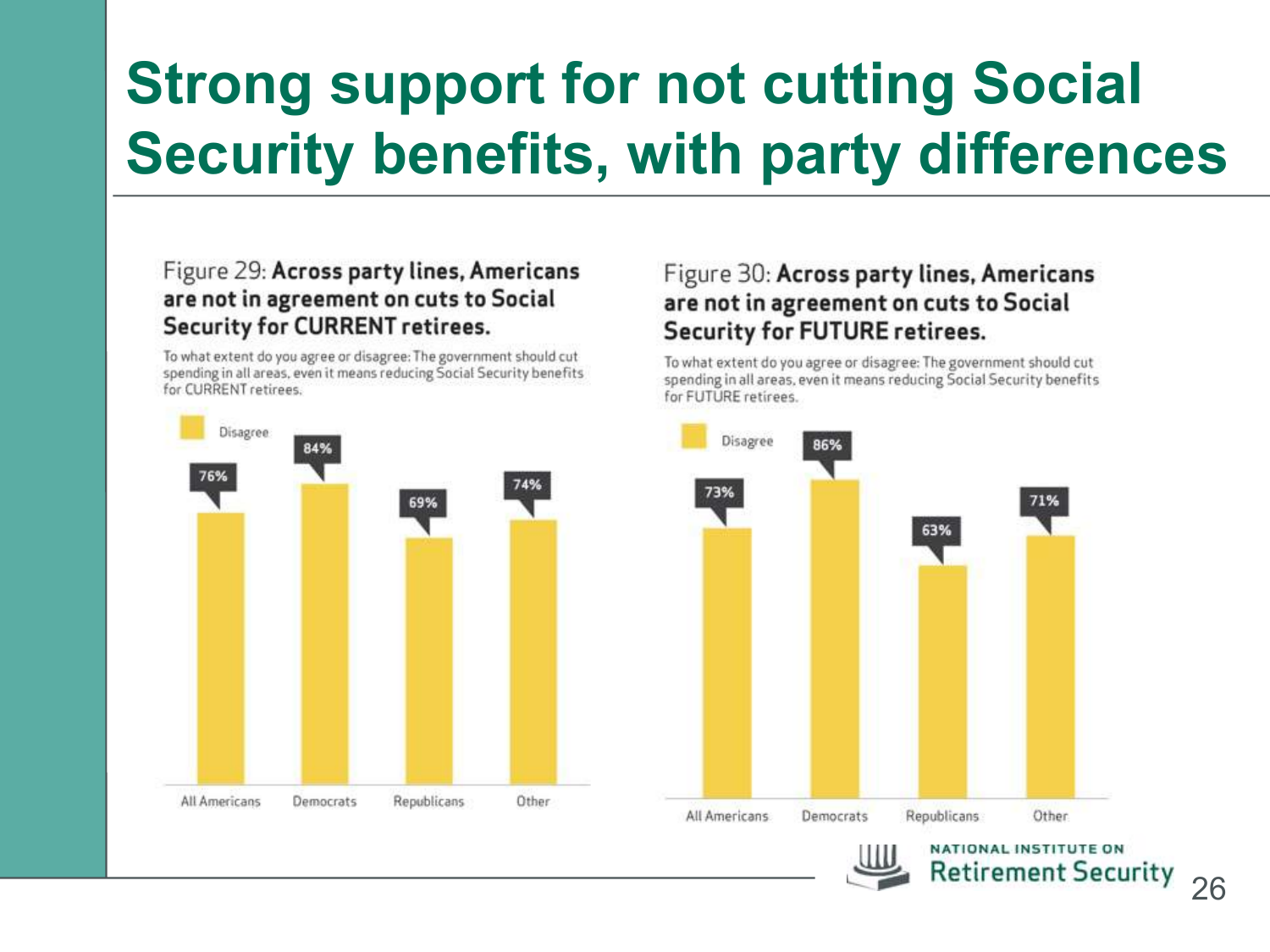## **90% support pensions for police/fire**

#### Figure 31: 90 percent of Americans support pensions for risky jobs like police officers and firefighters.

Please tell me whether you (agree/disagree): Police and firefighters have agreed to take jobs that involve risks and therefore deserve pensions that will afford them a secure retirement.

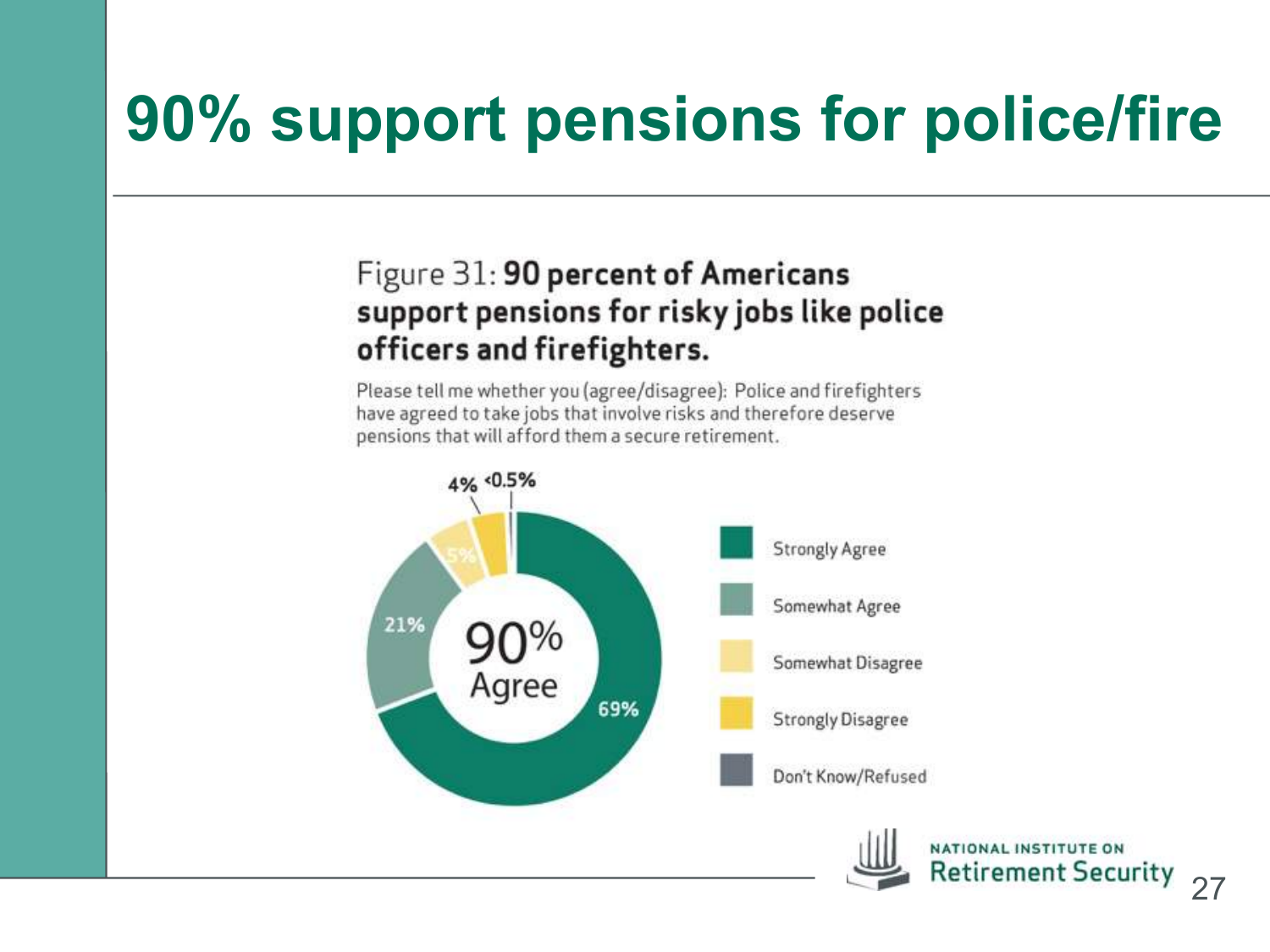## **81% support pensions for teachers**

#### Figure 32: 81 percent of Americans support pensions for public school teachers given their lower salaries.

Please tell me whether you (agree/disagree): Public school teachers deserve pensions to compensate for lower pay.



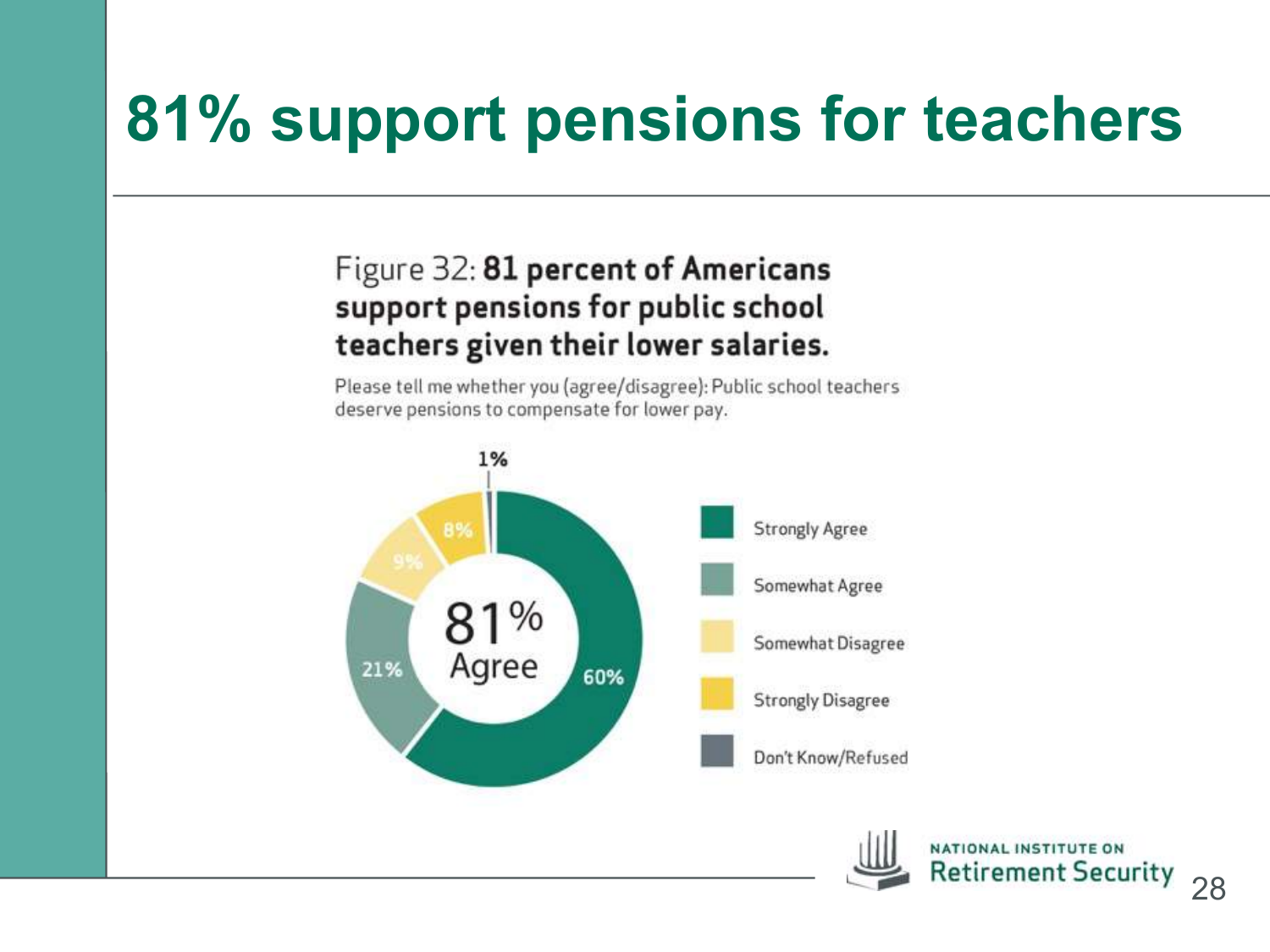## **Nine out of ten Americans believe public pension benefits are too low or just right**

#### Figure 34: Most Americans believe public pension benefit levels are about right.

The average retirement benefit for public workers is about \$2,205 a month, though some may receive more or less depending on their local cost of living. Judging based on what you think is reasonable, do you think that this amount of retirement income is:

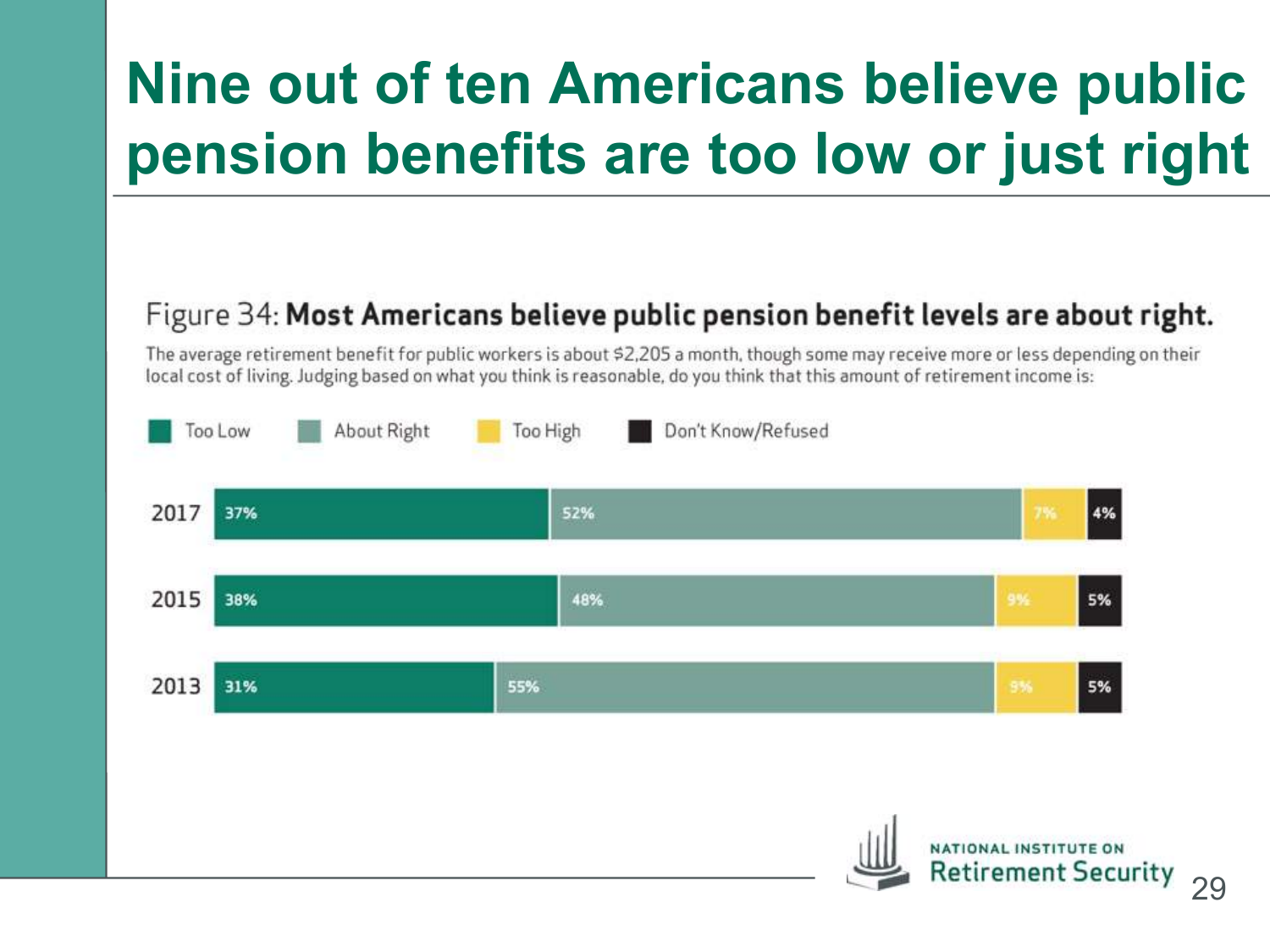## **Public employees highly value pension retirement benefits**

#### Figure 39: Public employees value highly their retirement benefits.

When making job decisions, how important are the following job features to you?



Extremely/Very Important for Public Sector Workers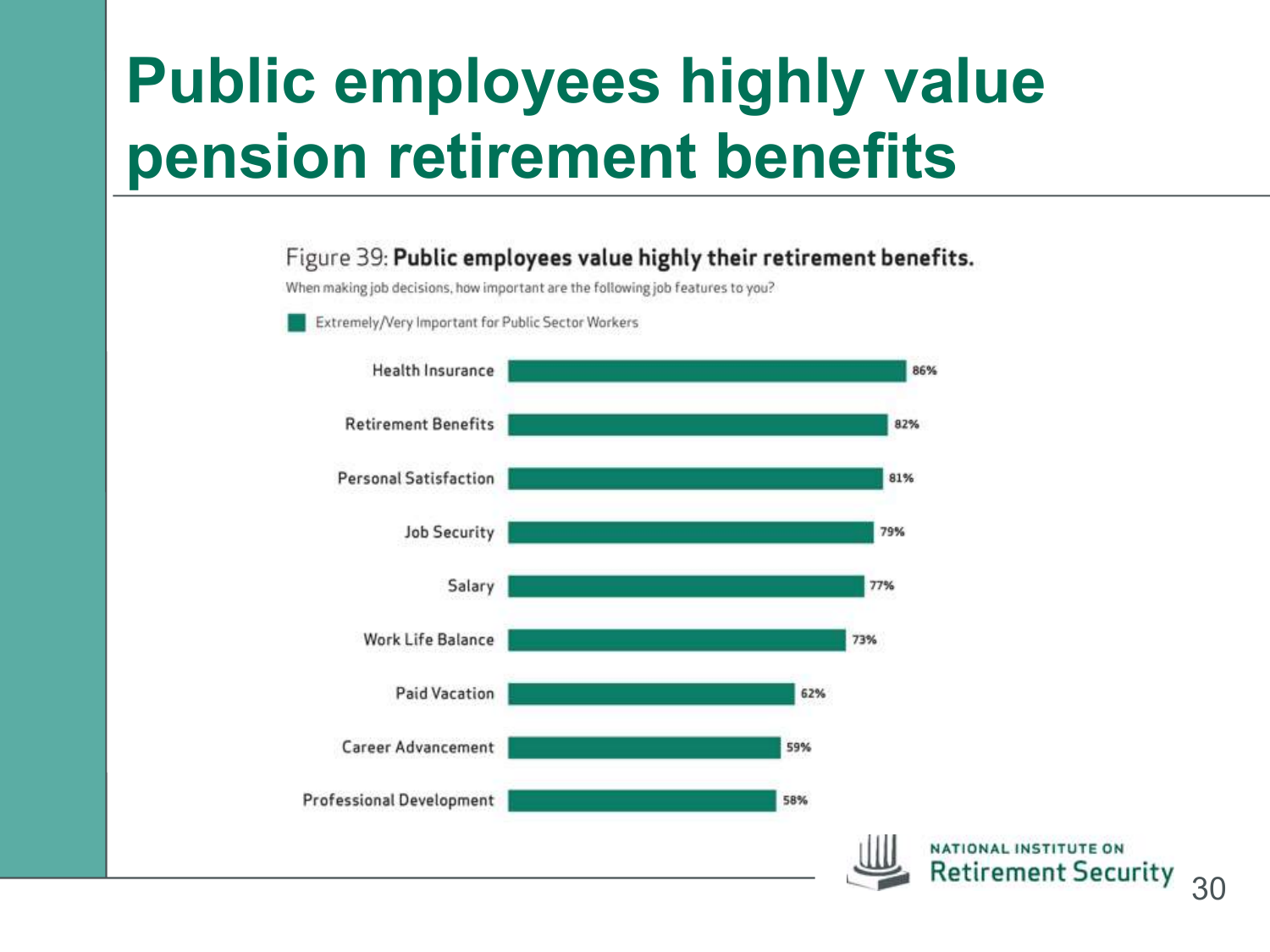## **92% see public pensions as a strong recruitment/retention tool**

#### Figure 35: 92 percent of Americans say pensions help recruit and retain qualified employees.

Please tell me whether you (agree/disagree): Pensions are a good way to recruit and retain qualified teachers, police officers, and firefighters.

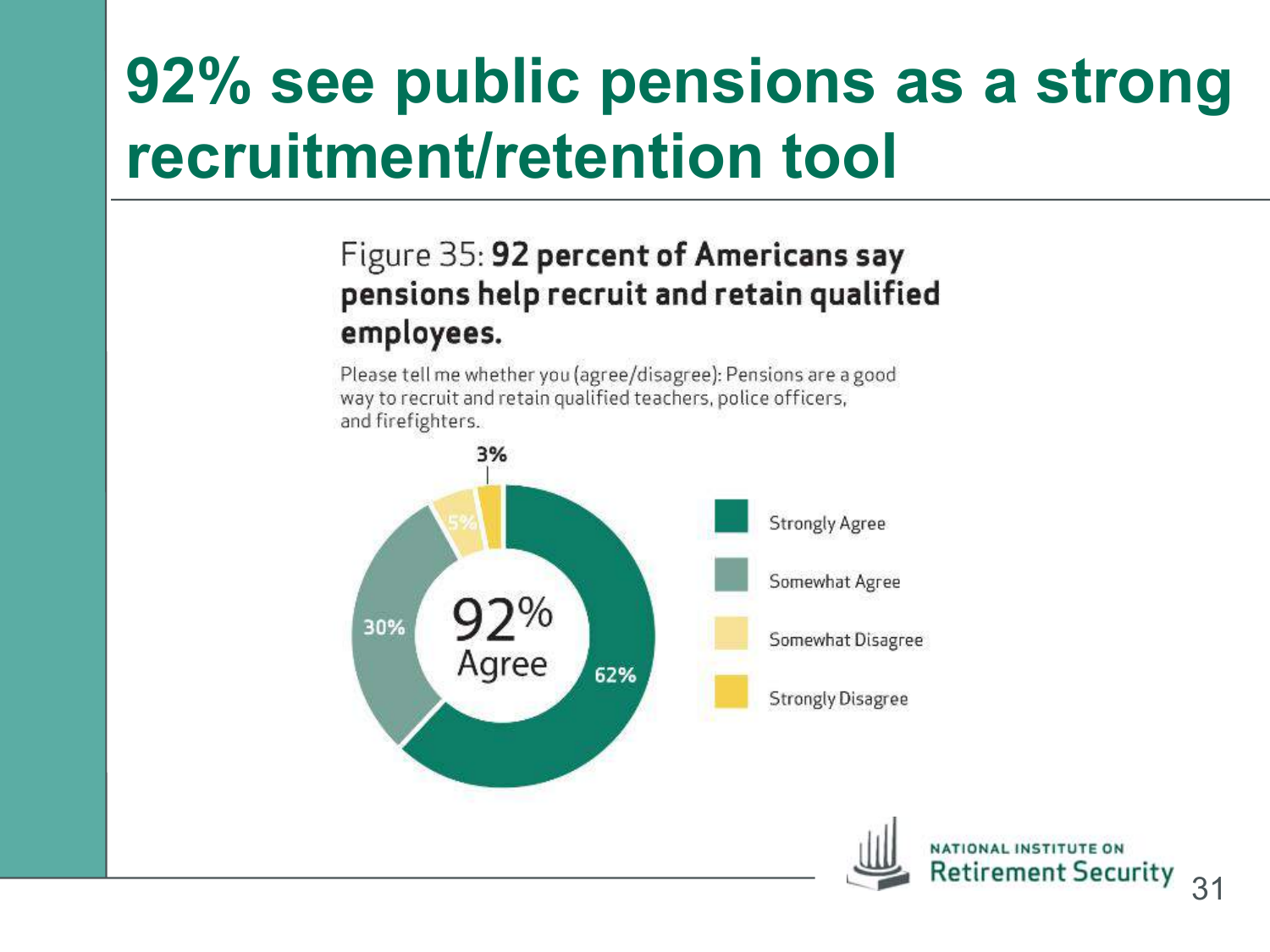## **Only 24% understand financing of public pensions is shared responsibility**

#### Figure 37: Only about one-fourth of Americans understand that taxpayers fund only 24% of public pension benefits.

What percentage of public pensions do you think are paid for by taxpayers.

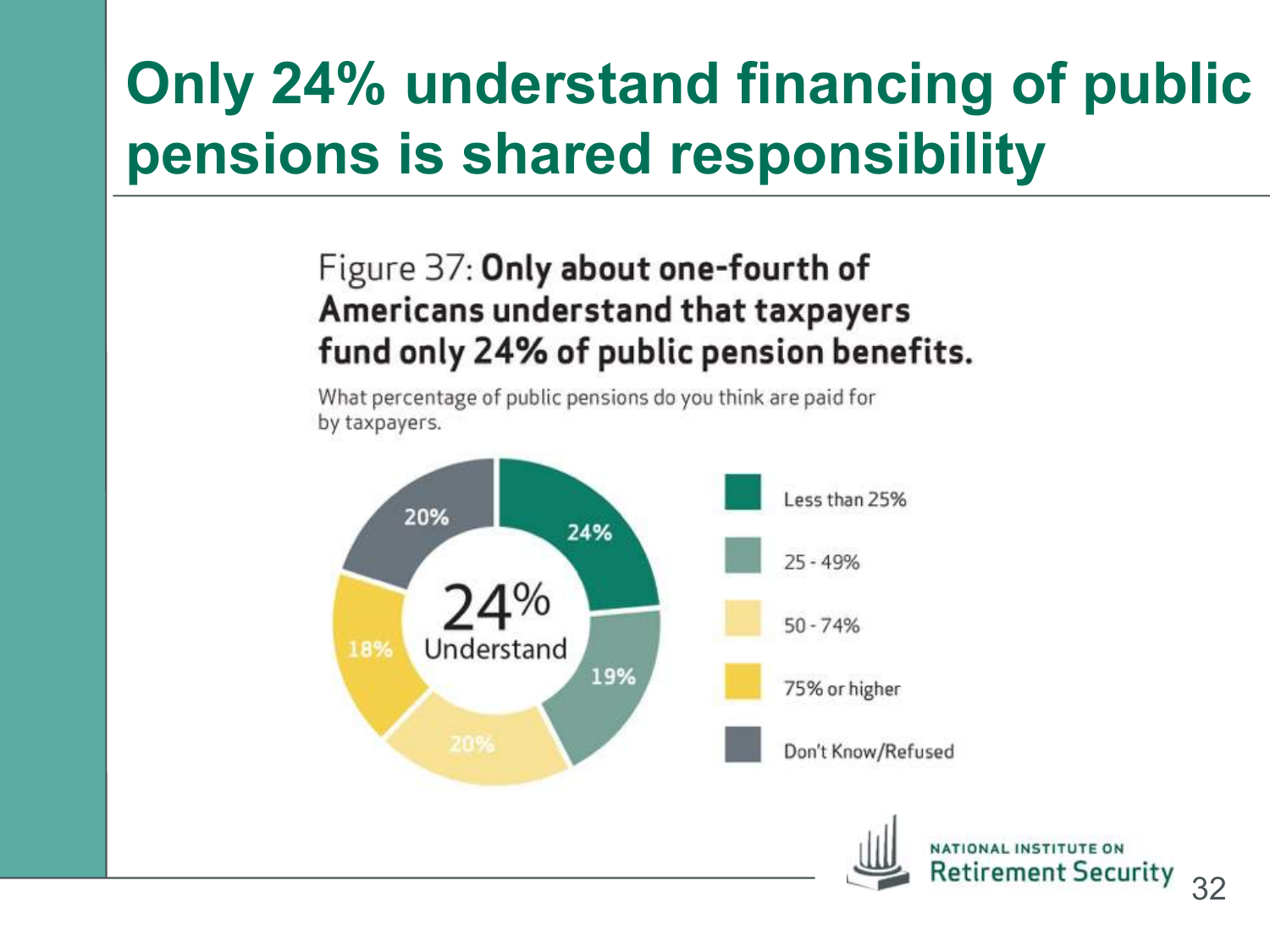## **Conclusions**

- Across party lines, Americans agree nation faces a retirement crisis.
- Strong bipartisan support for action to expand retirement savings.
- Americans see pensions as a route to economic security in retirement.
- Protecting Social Security is important to current and future retirees.
- American support public pensions and understand that pensions help attract, retain experienced workers.

![](_page_32_Picture_6.jpeg)

![](_page_32_Picture_7.jpeg)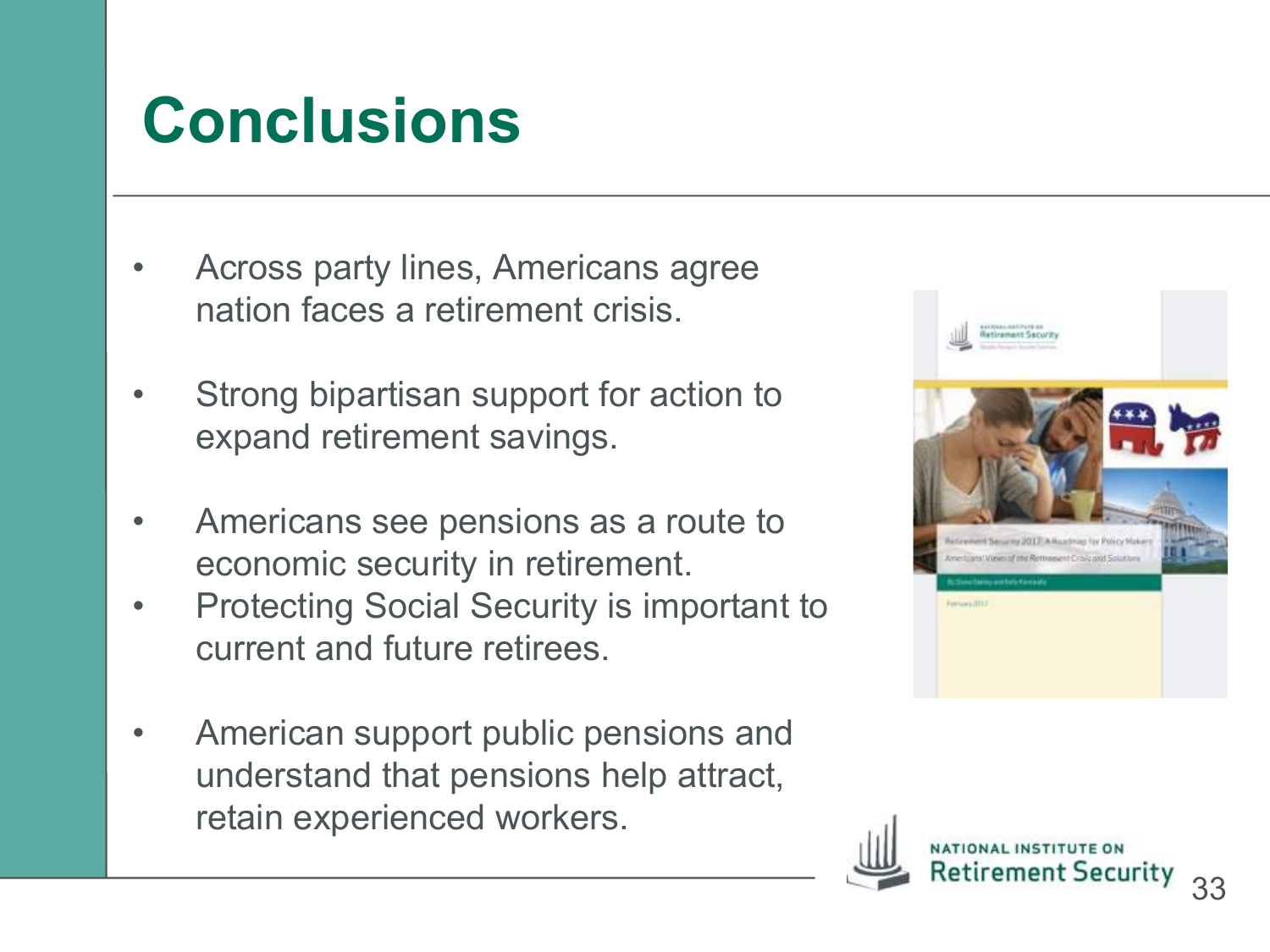## **Follow us on @nirsoline**

![](_page_33_Picture_1.jpeg)

Across party lines, Americans are deeply worried about their economic security in retirement #RetirementCnsis 78% DEMOCRATS CONCERNED

76% REPUBLICANS CONCERNED

![](_page_33_Picture_4.jpeg)

![](_page_33_Picture_5.jpeg)